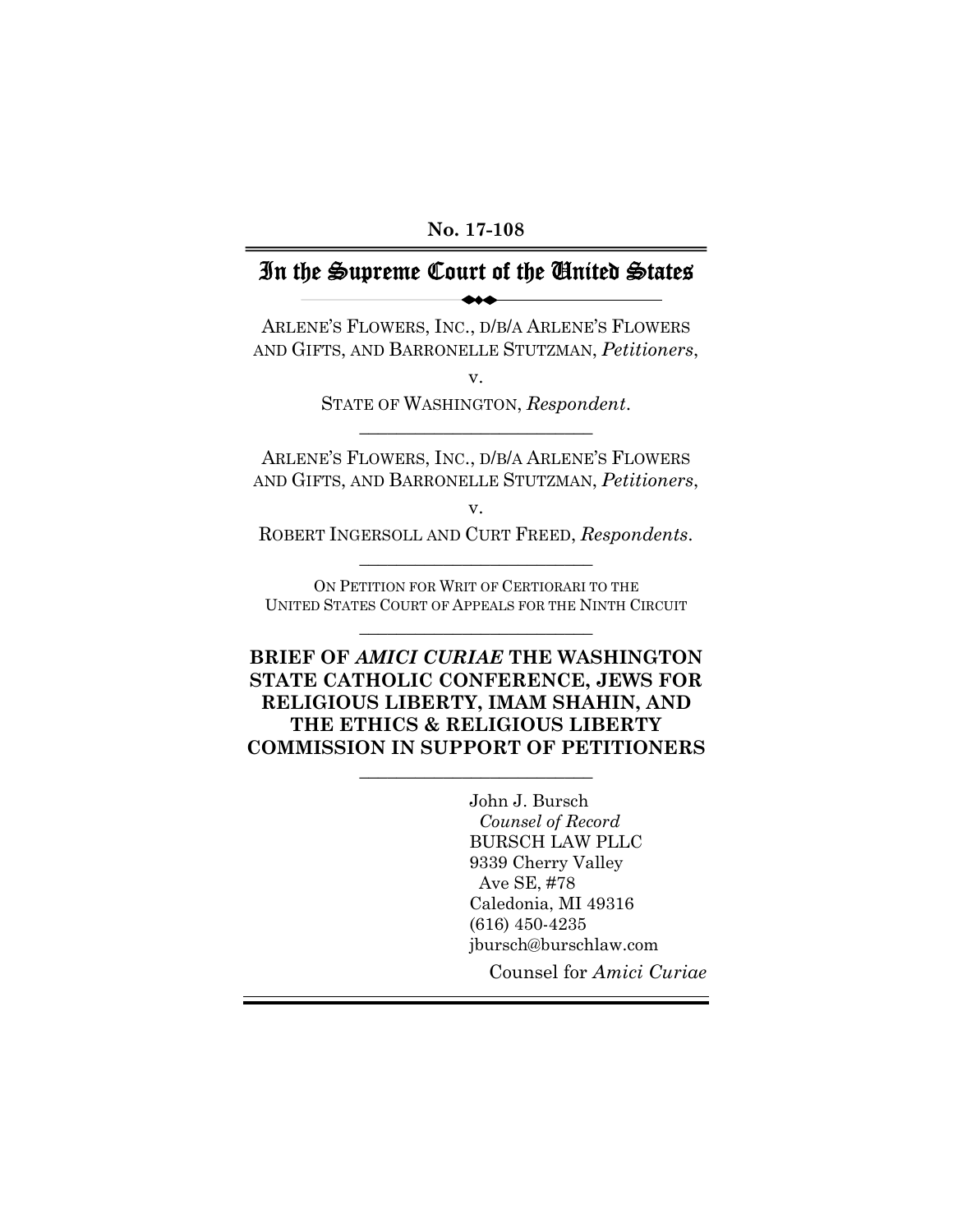### **QUESTIONS PRESENTED**

1. Whether the creation and sale of custom floral arrangements to celebrate a wedding ceremony is artistic expression, and if so, whether compelling their creation violates the Free Speech Clause.

2. Whether the compelled creation and sale of custom floral arrangements to celebrate a wedding against one's religious beliefs violates the Free Exercise Clause.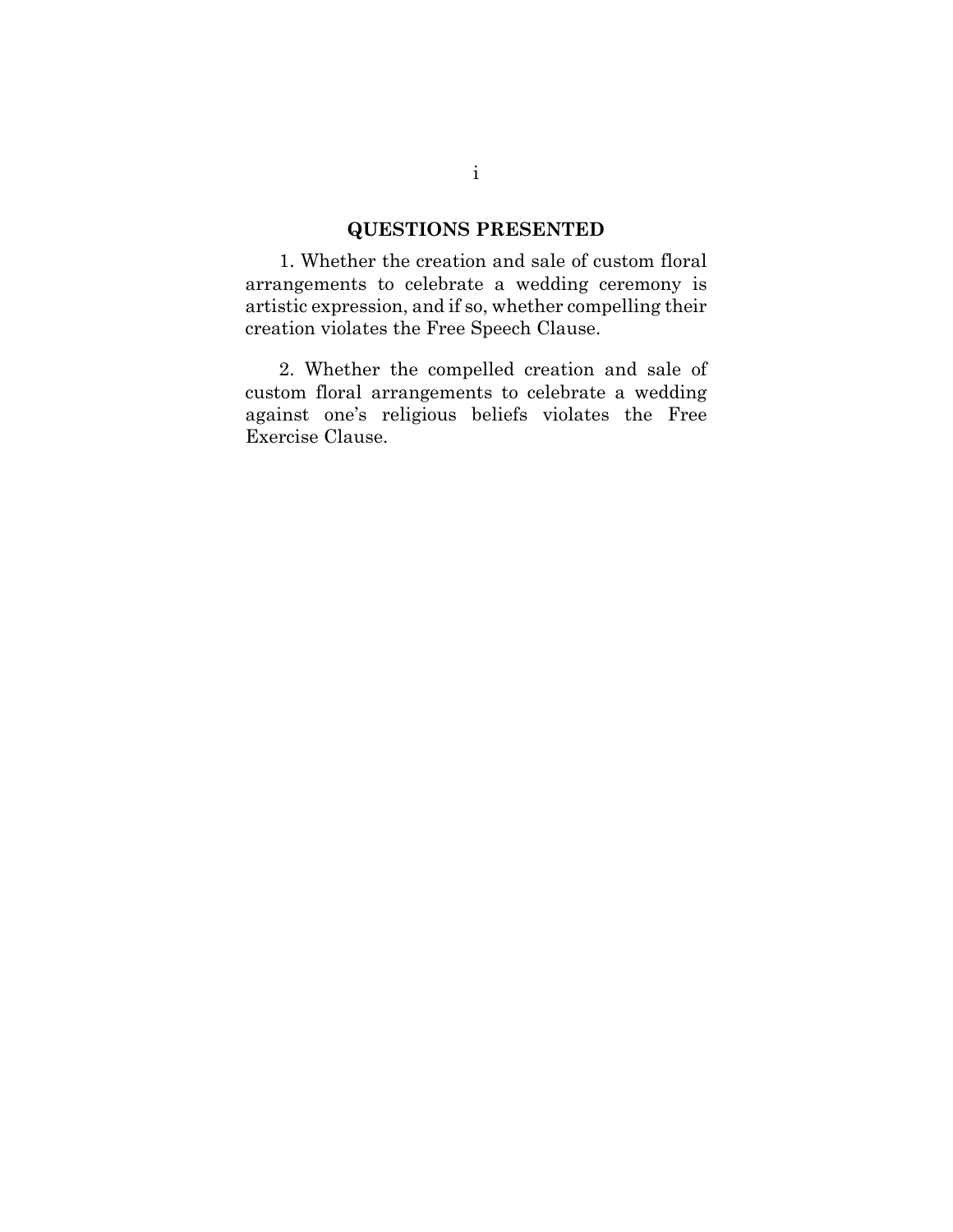# **TABLE OF CONTENTS**

| This Court should grant the petition and<br>L<br>reiterate that exercising one's faith does not<br>stop at the doorstep of one's home or place of |  |
|---------------------------------------------------------------------------------------------------------------------------------------------------|--|
| II. This Court should grant the petition and<br>reconsider the scope of <i>Employment Division</i>                                                |  |
|                                                                                                                                                   |  |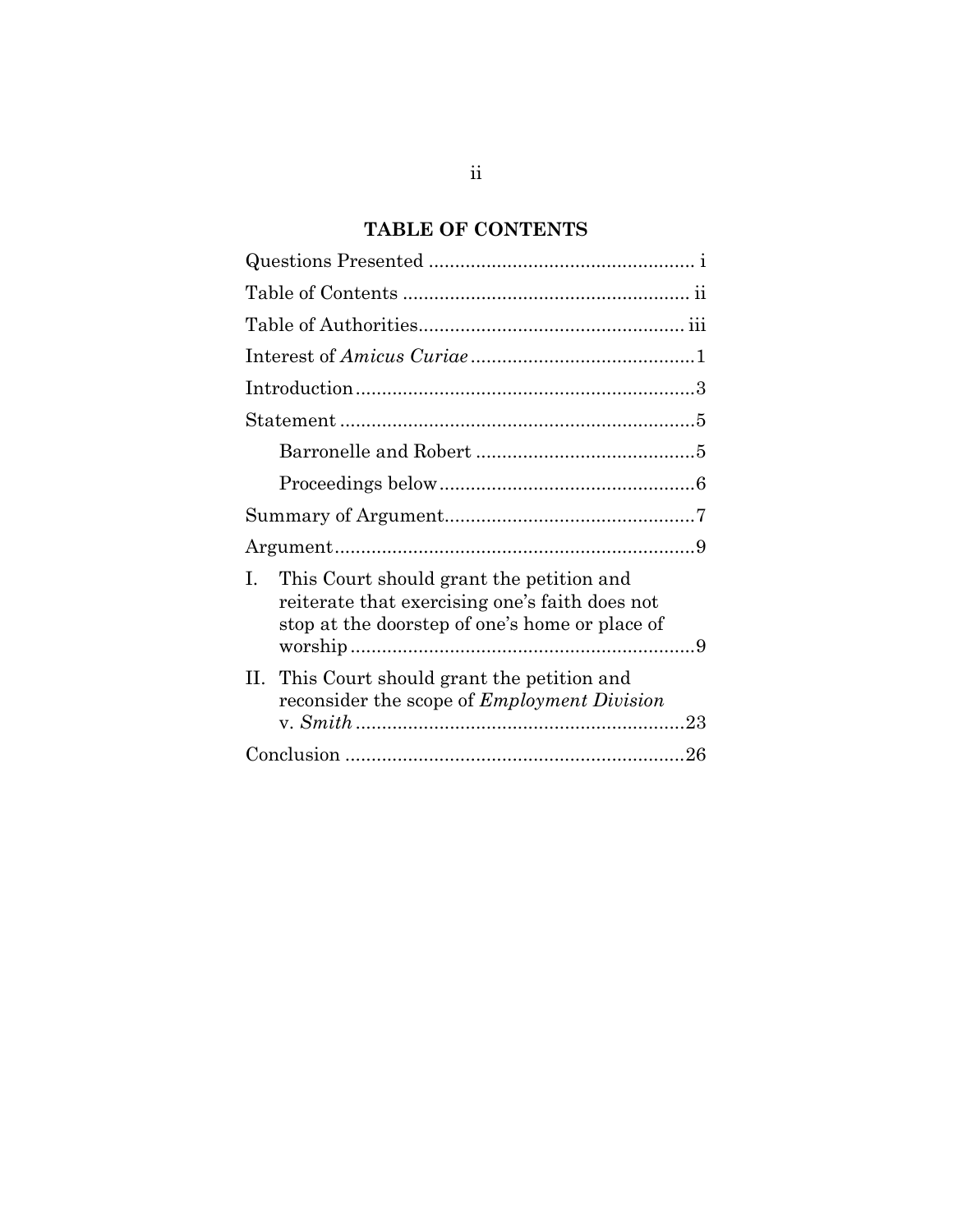## **TABLE OF AUTHORITIES**

## **Cases**

| <i>Employment Div. v. Smith,</i>                               |
|----------------------------------------------------------------|
| Hosanna-Tabor Evangelical Lutheran Church &<br>School v. EEOC, |
| Lukumi Babalu Aye, Inc. v. City of Hialeah,                    |
| Obergefell v. Hodges,                                          |
| Sherbert v. Verner,                                            |
| Trinity Lutheran Church of Columbia, Inc. v.<br>Comer,         |
| Wooley v. Maynard,                                             |

## **Rules**

|--|--|--|--|--|--|--|--|--|--|--|--|--|--|--|--|--|

## **Other Authorities**

| A Catechism for Business: Tough Ethical         |  |
|-------------------------------------------------|--|
| Questions & Insights from Catholic Teaching     |  |
| (Andrew V. Abela, Joseph E. Capizzi, ed.        |  |
|                                                 |  |
| Alister McGrath, Calvin and the Christian       |  |
| Calling, 1999 First Things 94 (July 1999)11, 12 |  |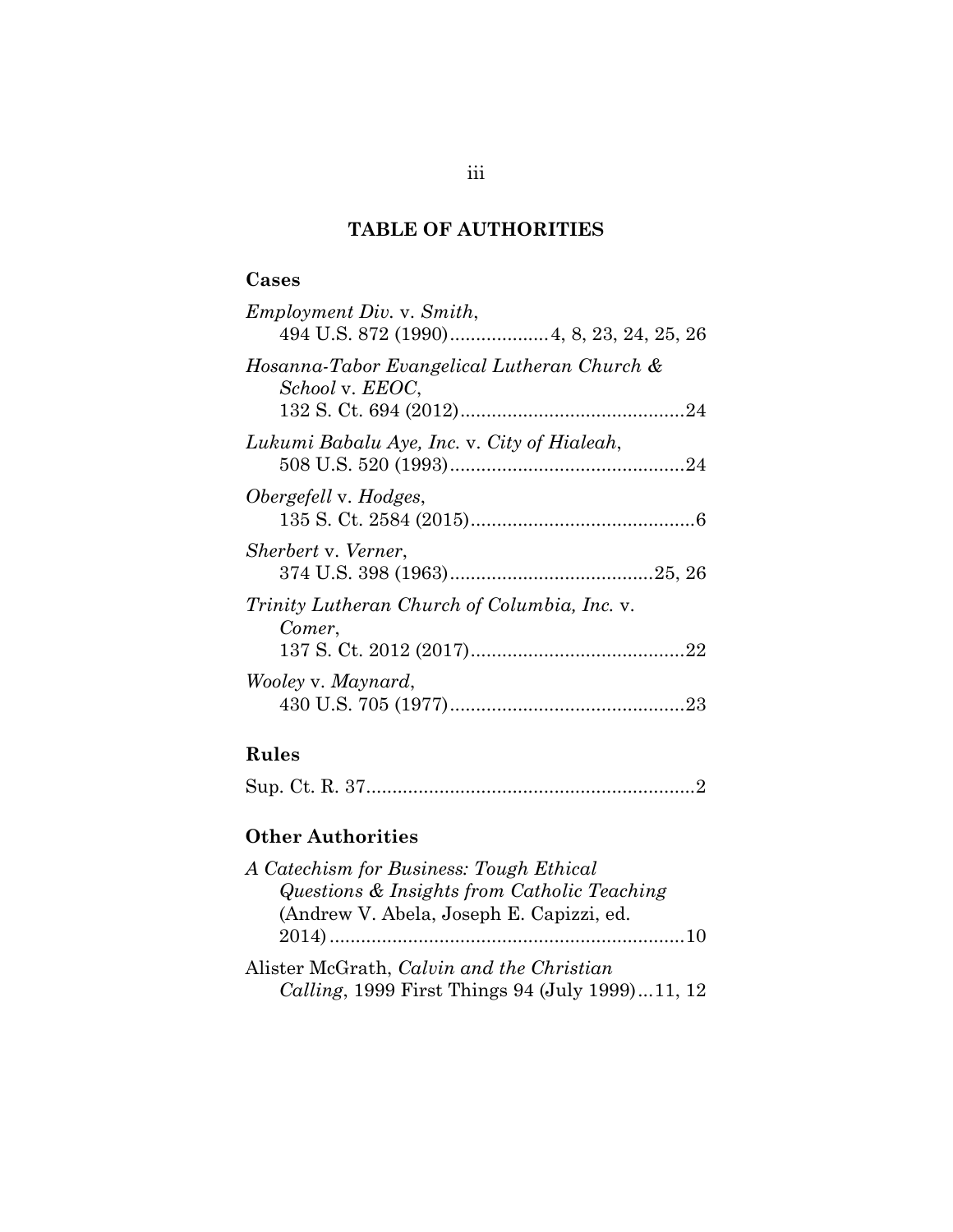| <i>Amoris Laetitia</i> (The Joy of Love)                                                                                                                                                  |
|-------------------------------------------------------------------------------------------------------------------------------------------------------------------------------------------|
|                                                                                                                                                                                           |
|                                                                                                                                                                                           |
| Angus J. L. Menuge, The secular state's interest<br>in religious liberty, in Religious Liberty and<br>the Law: Theistic and Non-Theistic<br>Perspectives (Angus J. L. Menuge ed., 2017)16 |
| Babylonian Talmud: Avodah Zarah 6a 14                                                                                                                                                     |
| Babylonian Talmud: Hullin 113b, 115b 13                                                                                                                                                   |
| Babylonian Talmud: Yevamoth 23a 14                                                                                                                                                        |
| Catechism of the Catholic Church                                                                                                                                                          |
|                                                                                                                                                                                           |
| Church of Jesus Christ of Latter-day Saints, The<br>Divine Institution of Marriage, Newsroom                                                                                              |
| Code of Jewish Law: Yoreh De'ah 148:114                                                                                                                                                   |
|                                                                                                                                                                                           |
|                                                                                                                                                                                           |
|                                                                                                                                                                                           |
|                                                                                                                                                                                           |
| Evangelicals and Catholics Together, The Two<br><b>Shall Become One Flesh: Reclaiming</b><br><i>Marriage</i> , First Things (March 2015)19, 21                                            |
|                                                                                                                                                                                           |
|                                                                                                                                                                                           |
|                                                                                                                                                                                           |
|                                                                                                                                                                                           |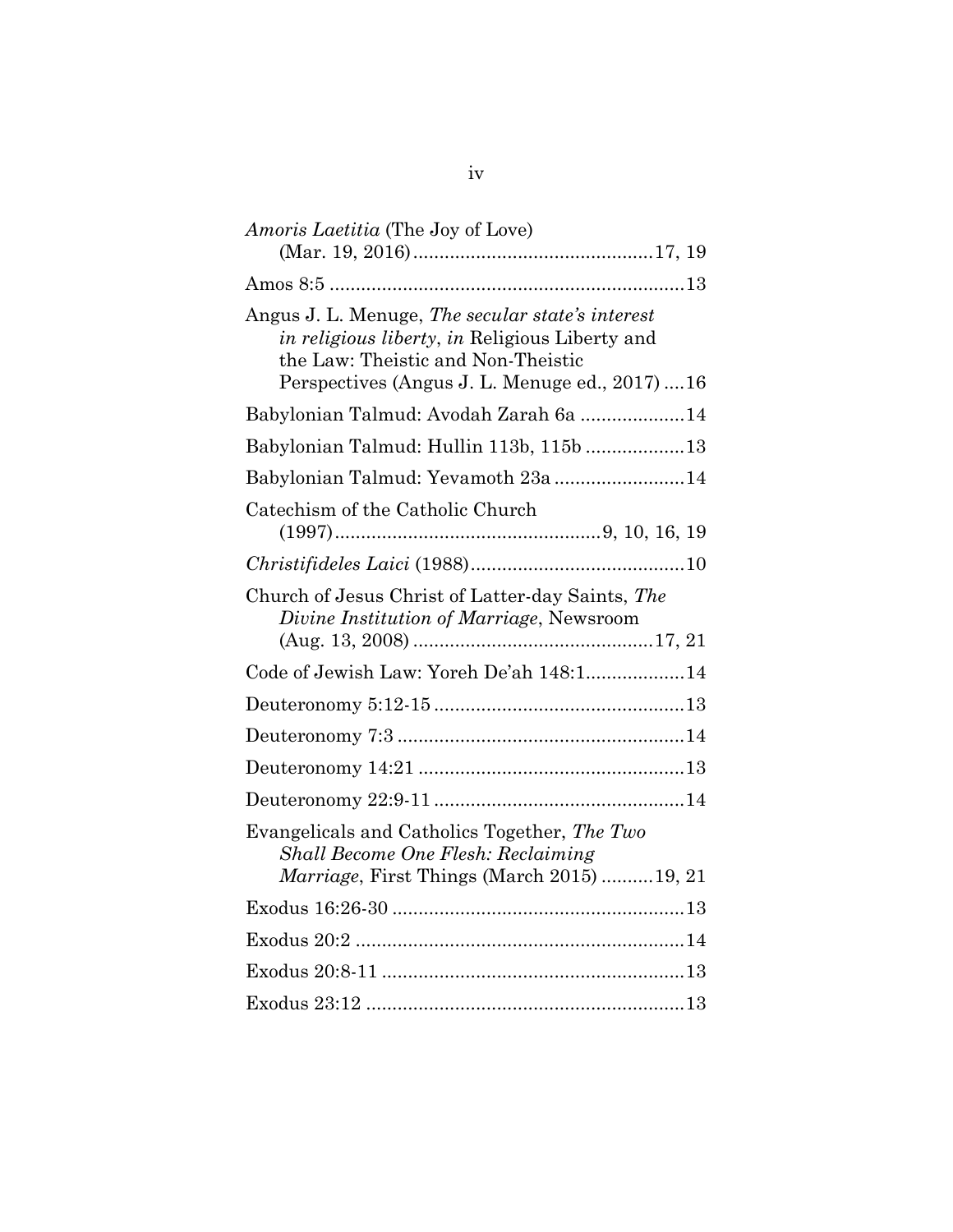| <i>Islamic Perspective on Same-Sex Marriage</i> (July                               |
|-------------------------------------------------------------------------------------|
|                                                                                     |
|                                                                                     |
|                                                                                     |
| Lord Rabbi Jonathan Sacks, Humanum<br>Colloquium on Complementarity (Nov. 17,       |
| Lutheran Church-Missouri Synod, LCMS<br>Views - Marriage/Human Sexuality 17, 19     |
| Lutheran Church-Missouri Synod, Life                                                |
| Marc Kolden, Luther on Vocation, 3 Word &                                           |
| Martin Luther, 3 Luther's Works 255 (1961)16                                        |
| Miroslav Volf, Flourishing: Why We Need<br>Religion in a Globalized World (2015) 16 |
| Muhammad Ayub, Understanding Islamic                                                |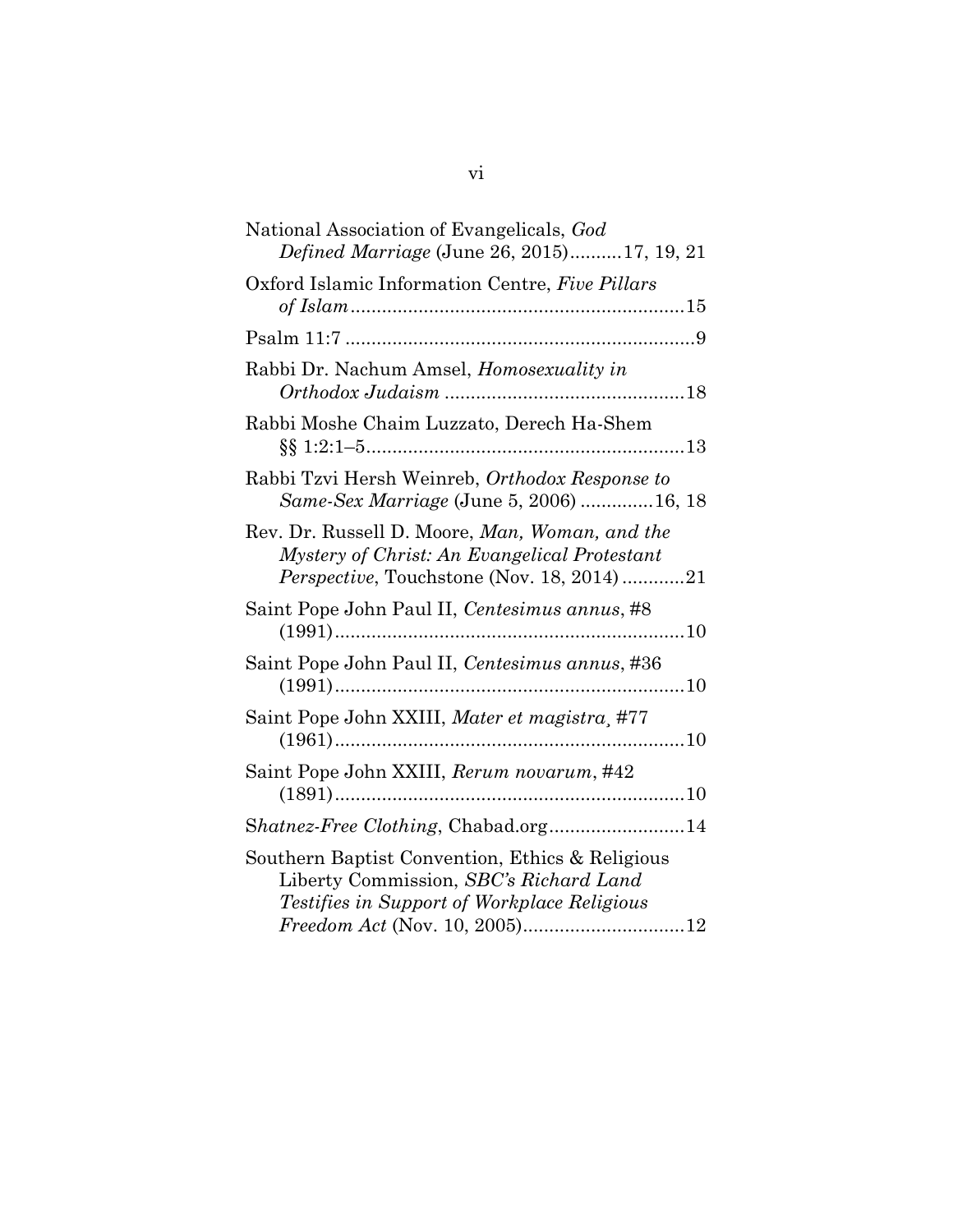| Southern Baptist Convention, Ethics & Religious<br>Liberty Commission, The Gospel at Work: A |  |
|----------------------------------------------------------------------------------------------|--|
| Conversation with Greg Gilbert and                                                           |  |
|                                                                                              |  |
| Thomas Aquinas, Summa Theologia Suppl.,                                                      |  |
| Thomas Aquinas, Summa Theologia Suppl.,                                                      |  |
| Thomas Aquinas, Summa Theologica II-II,                                                      |  |
|                                                                                              |  |
|                                                                                              |  |
|                                                                                              |  |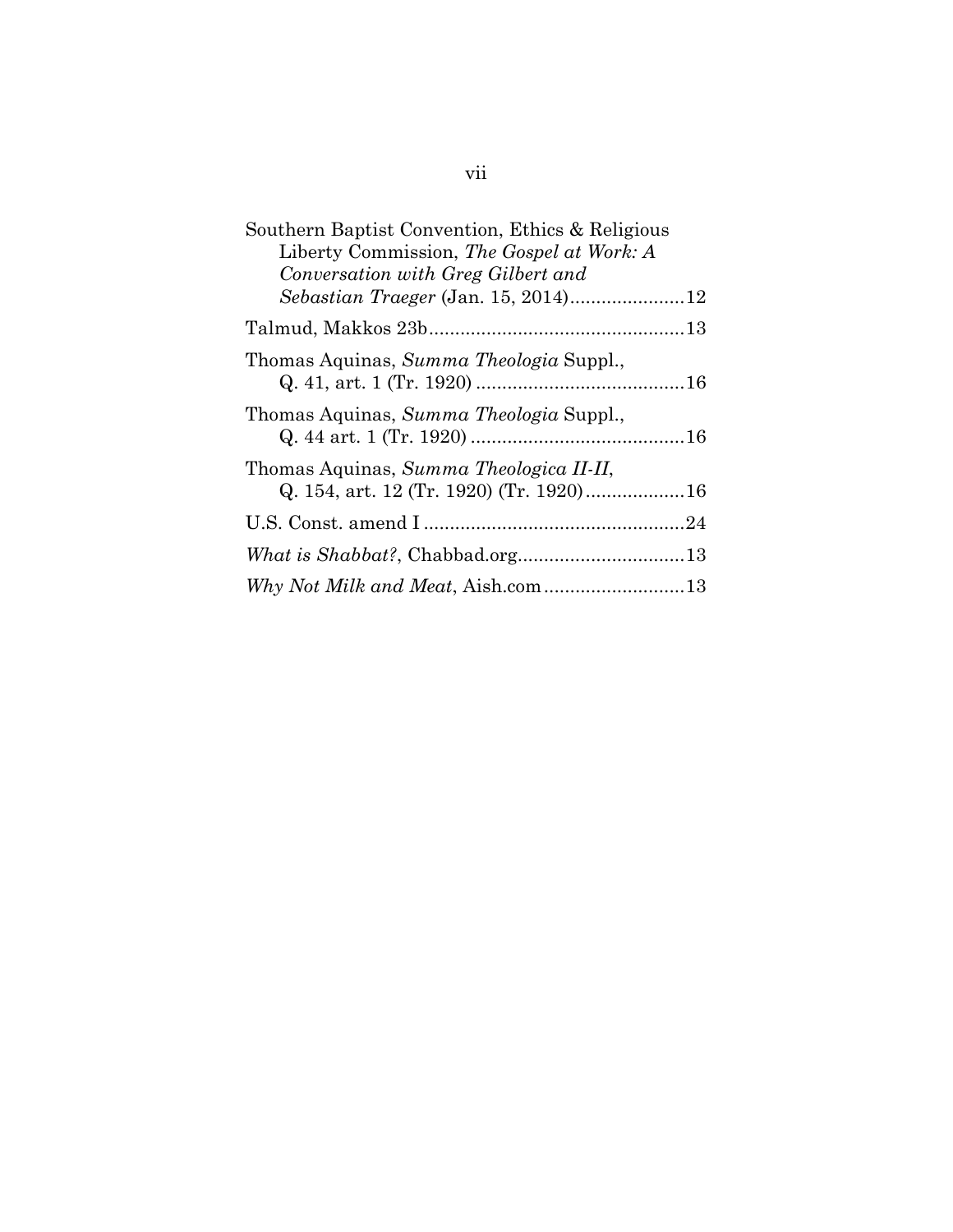#### **INTEREST OF** *AMICI CURIAE*<sup>1</sup>

The Washington State Catholic Conference is the public policy voice of the Bishops of the State of Washington, who include the Catholic Bishops of the Archdiocese of Seattle, the Diocese of Spokane, and the Diocese of Yakima. The Conference's mission is rooted in the Catholic community's belief in the inviolate dignity of the human person, its tradition of service to the most vulnerable of society, and its firm commitment to a just and peaceful world.

Jews for Religious Liberty is an unincorporated cross-denominational group of lawyers, rabbis, and communal professionals who practice Judaism and are committed to defending religious liberty. *Amicus*'s members have each written extensively on the role of religion in public life. Representing members of the legal profession, and as adherents of a minority religion, *amicus* has a unique interest in ensuring that Free Exercise jurisprudence enables the flourishing of religious viewpoints and practices in the United States, including for communities of traditional faith.

Imam Omar Ahmed Shahin is a Fellow of the Graduate Theological Foundation, Director of Islamic Studies, and Ibn Taymiyya Professor of Islamic Law. Omar Shahin serves on the Board of Trustees for the

<sup>1</sup> Consistent with this Court's Rule 37.6, *amici curiae* state that this brief was not authored in whole or in part by counsel for any party, and no person or entity other than *amici* and their counsel made a monetary contribution to the preparation or submission of this brief. In accordance with this Court's Rule 37.2, all parties were timely notified of the *amici*'s intent to file this brief, and correspondence consenting to the filing of this brief has been submitted to the Clerk.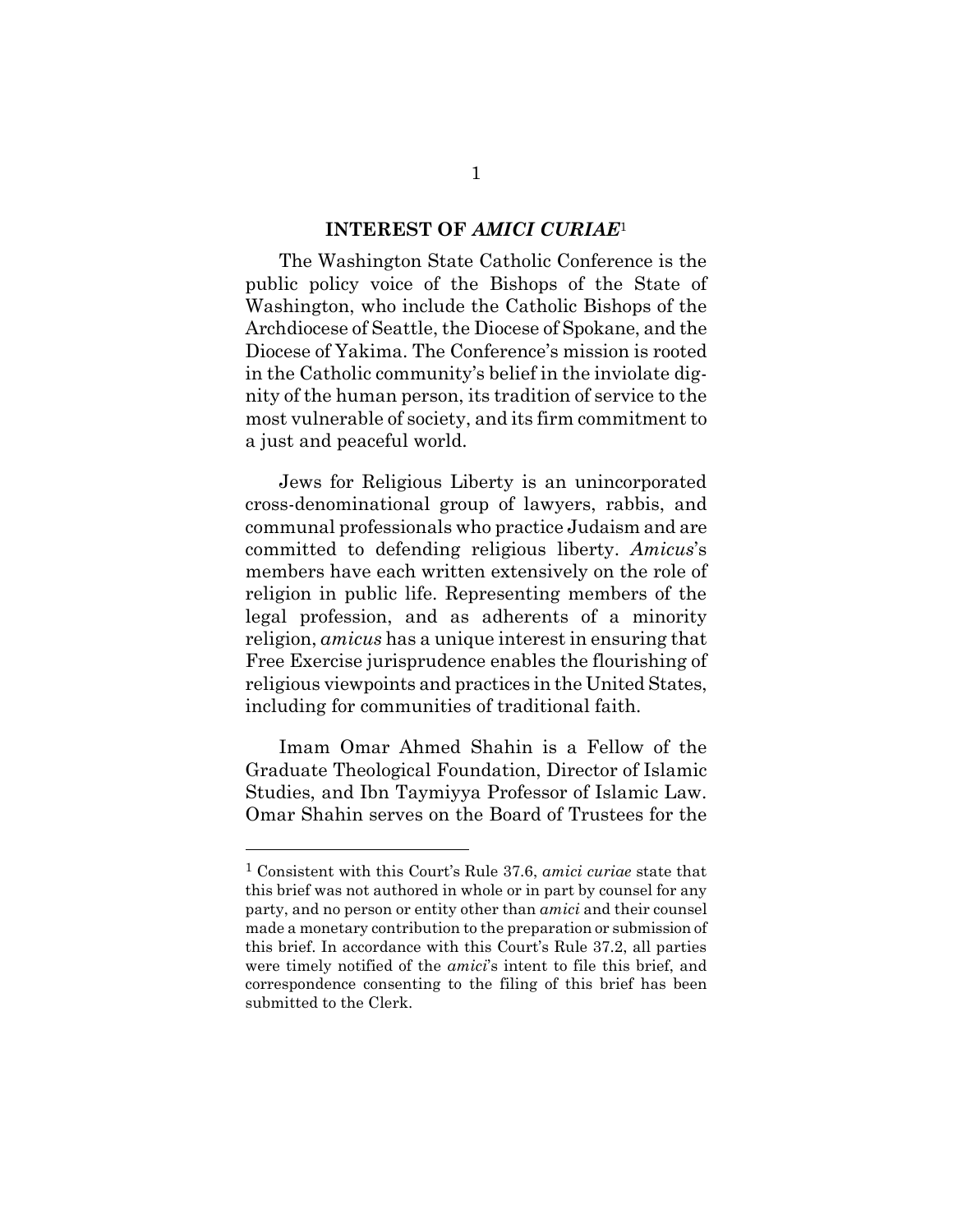North American Imam Federation, a consortium of 587 Imam members that supports the Imam's sacred mission.

The Ethics and Religious Liberty Commission (ERLC) is the moral concerns and public policy entity of the Southern Baptist Convention (SBC), the nation's largest Protestant denomination, with over 50,000 churches and 15.8 million members. The ERLC is charged by the SBC with addressing public policy affecting such issues as religious liberty, marriage and family, the sanctity of human life, and ethics. Religious freedom is an indispensable, bedrock value for Southern Baptists. The Constitution's guarantee of freedom from governmental interference in matters of faith is a crucial protection upon which SBC members and adherents of other faith traditions depend as they follow the dictates of their conscience in the practice of their faith.

All of these amici, though representing different faith traditions, are directly impacted by the increasing number of attacks by state and local governments on people of faith who sincerely and congenially seek to exercise their religion in the manner they live their faith in the public square, particularly the workplace. As detailed below, government compulsion of speech in violation of a proprietor's religious beliefs violates the Free Speech and the Free Exercise Clauses of the First Amendment.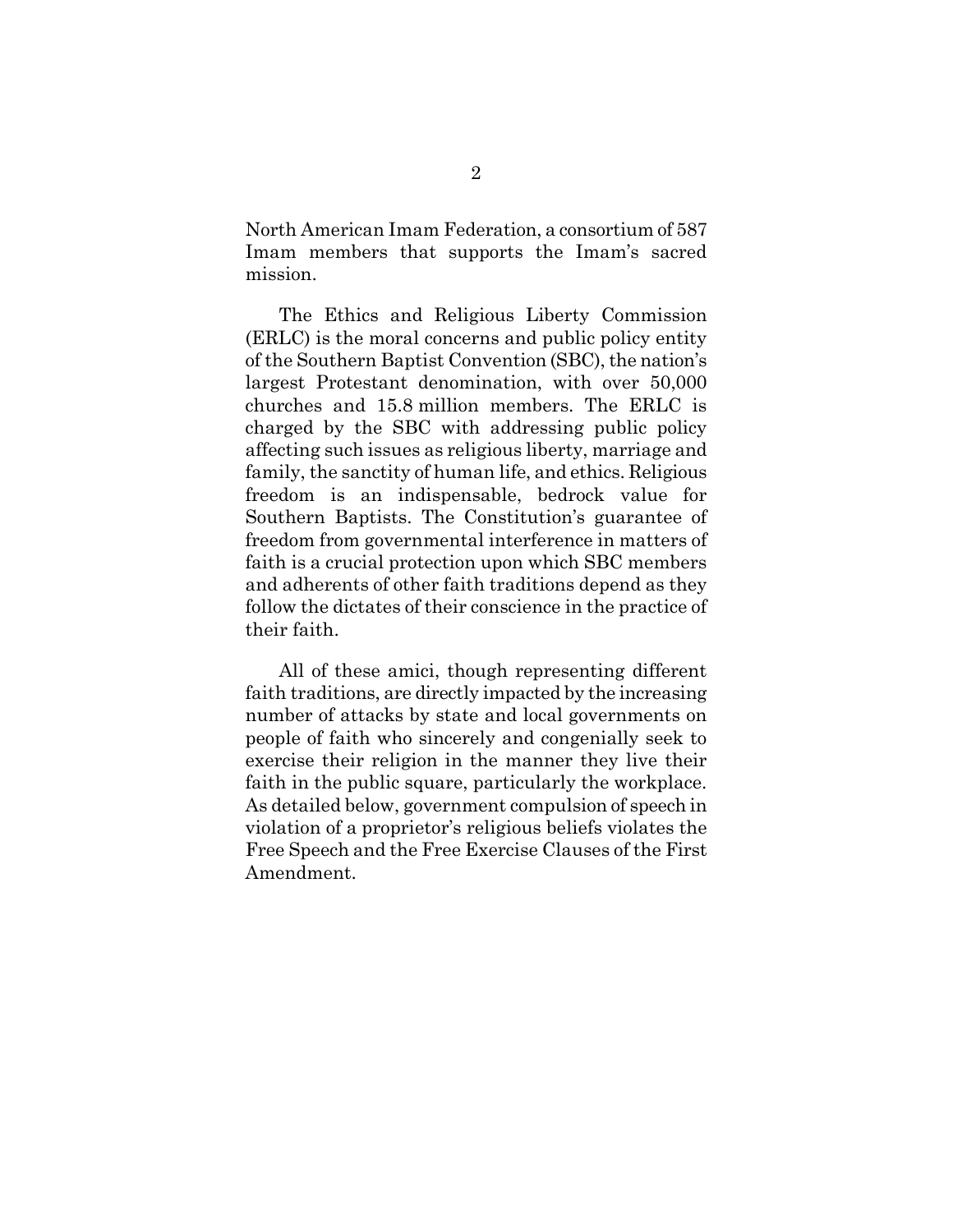#### **INTRODUCTION**

The United States includes millions of individuals in faith communities who believe in an afterlife and that our conduct matters toward eternal salvation. The government has never felt it necessary to deny such citizens the ability to exercise their beliefs or to force them to be complicit in what they consider to be sin. Yet that foundational principle of our pluralistic society is precisely what is at stake in this case.

Petitioner Barronelle Stutzman has designed floral arrangements in Richland, Washington, for 39 years. Her hallmark is getting to know her customers as friends and creating custom designs to celebrate special events. For nearly 10 years, she served her customer and friend, Respondent Robert Ingersoll, with that same artistic intensity. Barronelle knew Robert was in a relationship with a man, and Robert suspected Barronelle was a Christian. But that made no difference in how they treated each other.

Things changed when Robert asked Barronelle to design something special to celebrate his upcoming wedding. If Robert had asked simply for prearranged flowers, or flowers to celebrate his partner's birthday, Barronelle would have had no problem. But as a Christian, Barronelle believes that marriage has a sacred meaning, that the creation of custom floral wedding arrangements and associated activities is a form of participation in a religious ceremony, and that using her artistry to participate in a same-sex wedding ceremony would violate Christ's law. Her choice was to say no to her friend Robert, or to forgo her sincerely held belief and participate in the wedding ceremony, something she believed to be against God's will.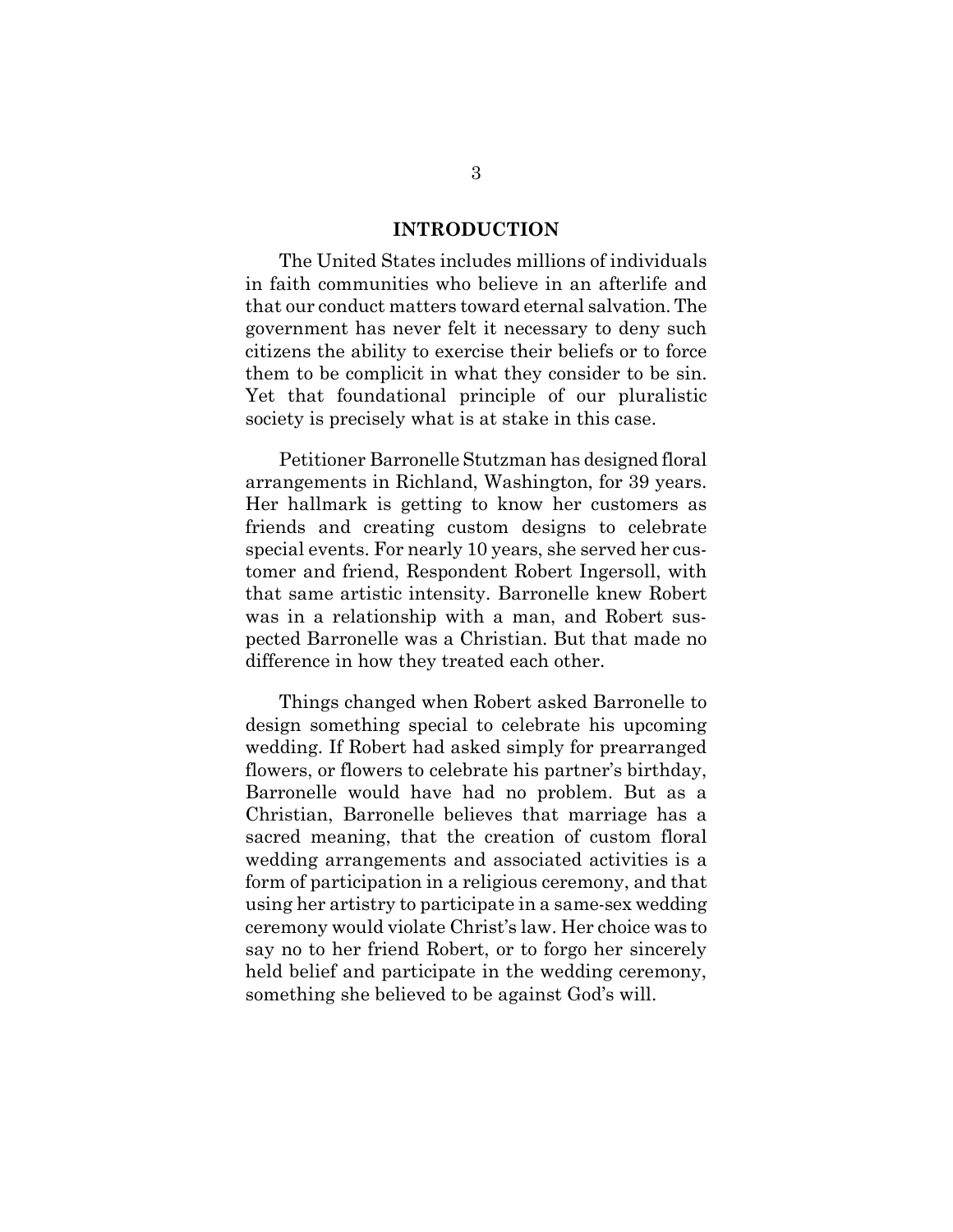Barronelle chose the former. She took Robert's hands, told him she loved him, and explained that her relationship with Jesus Christ did not allow her to celebrate his wedding. Robert assured Barronelle that he understood; she recommended three nearby florists who would do an excellent job; and the two friends parted. Barronelle's decision did not stem from any animus but rather from her refusal to engage in expression that she considered against God's will.

It used to be a common American value that everyone has the freedom to live out one's faith without government coercion. But that value apparently does not extend to a person of faith who respectfully exercises her beliefs in the public square. Based on the lowercourt decisions in this case, Barronelle will be forced to express the government's message or lose her business and personal assets. That is a stunning result for the millions of business owners and workers who believe they have the responsibility to practice their faith in their business vocation by refraining from activities that violate their religious beliefs.

This *amici* brief is in two parts. It begins by focusing on the obligations of a person of faith to integrate their beliefs and business practices. It then argues that if the Free Speech Clause fails to protect an individual from being compelled to express a message in violation of her faith, the Free Exercise Clause must surely do so. And to the extent the latter argument is foreclosed by *Employment Div.* v. *Smith*, 494 U.S. 872 (1990), then the Court should grant the petition and either narrow or overrule *Smith*. In no event should religious believers be forced to violate their beliefs in the marketplace.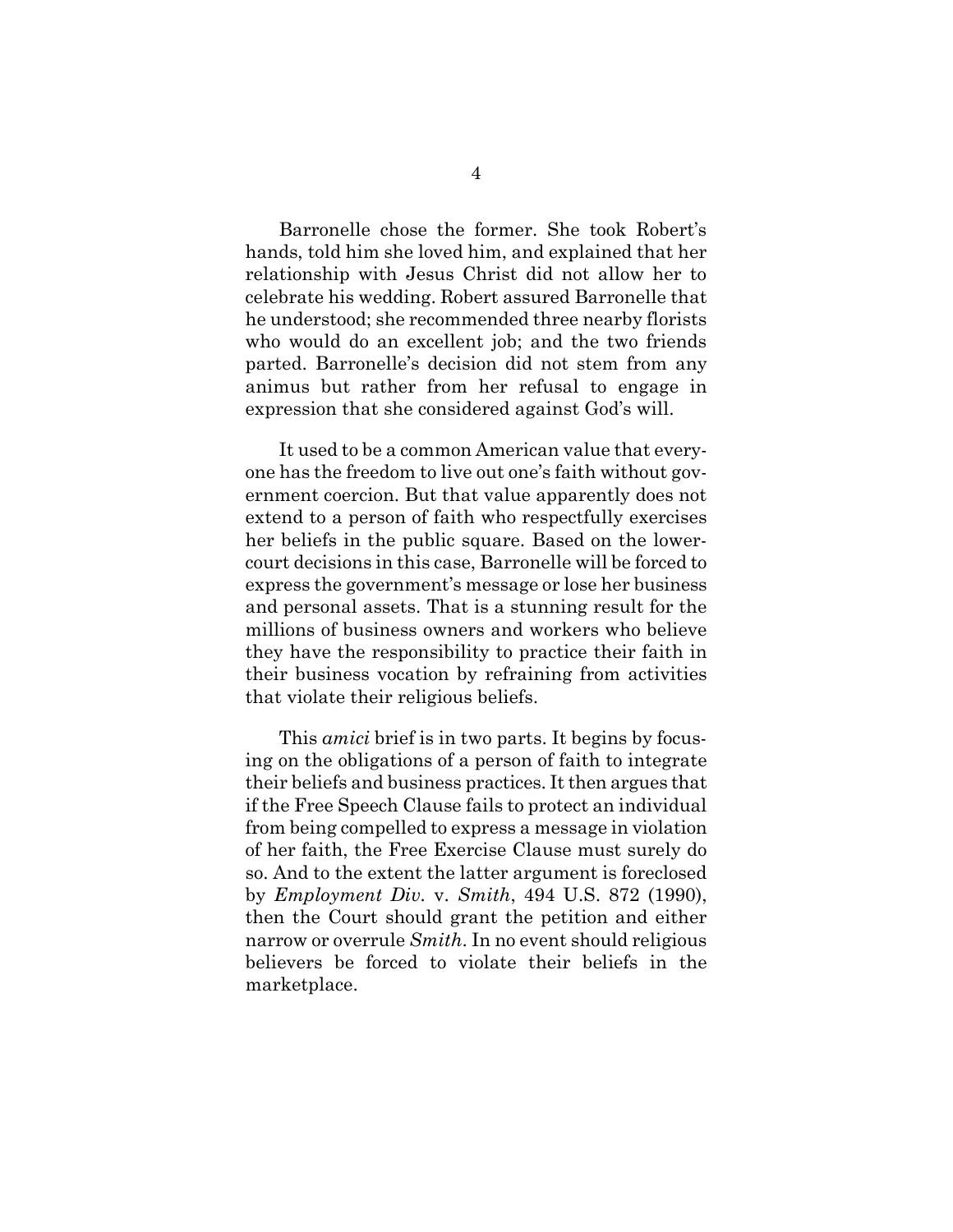#### **STATEMENT**

#### **Barronelle and Robert**

As explained in the petition, the facts in this case are not in dispute. Barronelle is a Christian, and her faith influences every aspect of her business. She refers to Arlene's Flowers as "God's business." App. 349a. Her faith teaches her to love and respect all people whatever their sexual orientation. App. 313a. (Barronelle hires LGBT employees and serves LGBT customers on a regular basis, App. 306a–07a, 312a–13a; one of her LGBT employees describes her as "one of the nicest women [he] ever met," App. 347a–50a.) And her faith also teaches her that celebrating a wedding that is not a "marriage" in God's eyes—a spiritual union between one man and one woman—is contrary to God's will, i.e., a sin. App. 321a; 340a–43a. As a result, when her good friend Robert asked Barronelle to design the flowers for his same-sex wedding ceremony, she felt that using her gifts to celebrate a marriage that was not between a man and a woman would damage her relationship with God. App. 319a–22a. To do otherwise would violate her religious beliefs, which Rob understands are "sincere." App. 319a–21a; App. 322a, 401–21a.

The Attorney General of the State of Washington responded by suing Barronelle under the Washington Law Against Discrimination (WLAD) and Consumer Protection Act. For good measure, the ACLU filed suit on behalf of Robert and Respondent Curt Freed. Because of attorney-fee shifting, Barronelle faces the prospect of losing her business and undergoing personal bankruptcy.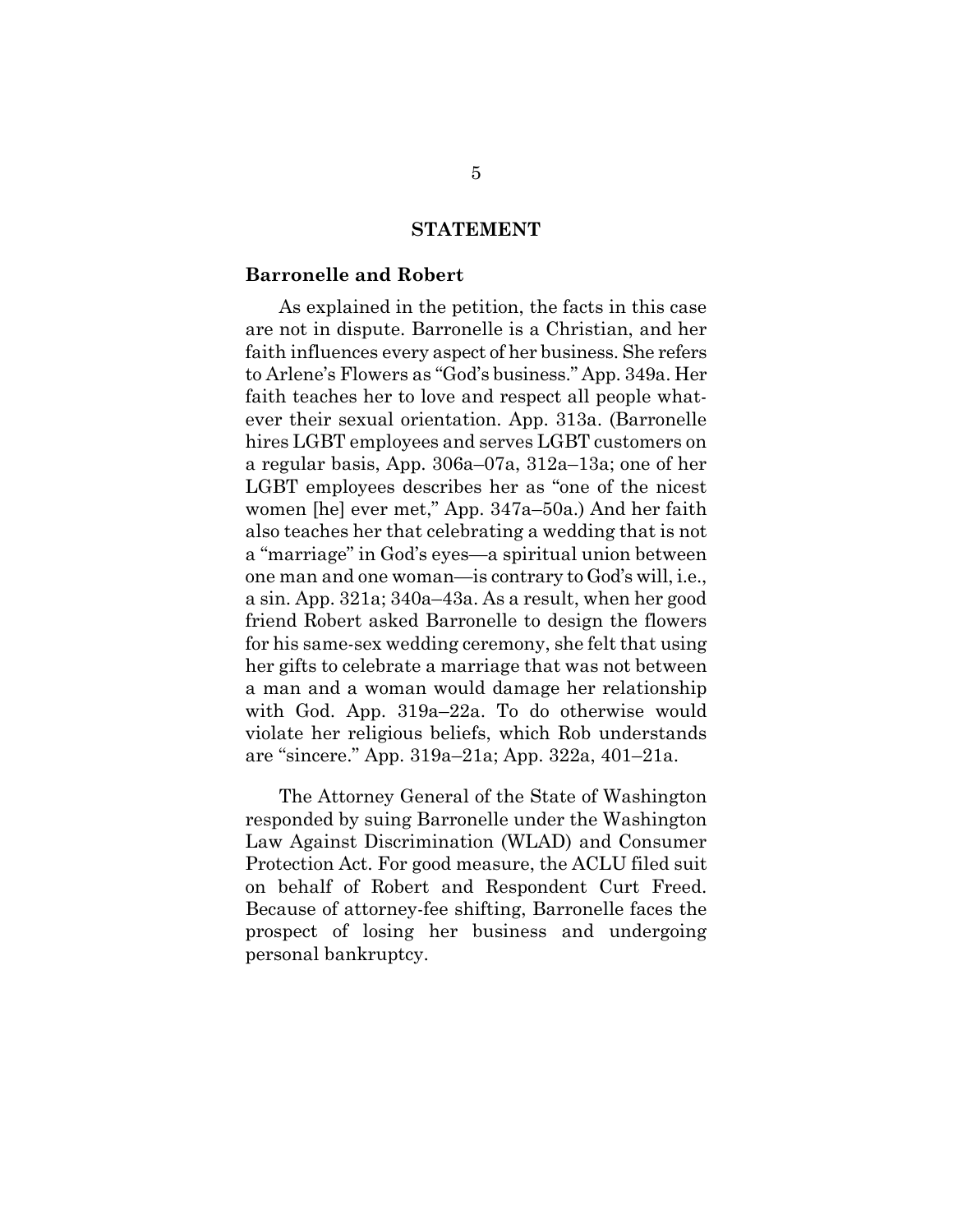#### **Proceedings below**

In the trial court, Barronelle explained that she happily serves all customers, regardless of sexual orientation but, because her faith teaches that only marriage between a man and a woman should be celebrated, she cannot use her artistic talents to participate in a same-sex wedding ceremony. If the government can force her to express a message that violates her sincere religious beliefs, she said, that would violate her rights under the Free Speech and Free Exercise Clauses of the First Amendment.

The trial court felt that even if Barronelle did not discriminate based on sexual orientation, "[t]he indirect discriminatory result flowing from [her] actions satisfies the WLAD and constitutes a violation." App. 117a. And the Free Speech and Free Exercise Clauses could not provide a defense, said the court, because there is no free speech exception to public-accommodation anti-discrimination laws, and the WLAD is neutral and generally applicable. App. 125a, 126a– 333a. The court issued a permanent injunction such that if Barronelle provided expressive services for opposite-sex wedding ceremonies, she had to provide them for same-sex ceremonies too. App. 61a–62a, 66a. The court required Barronelle to pay an undetermined amount of actual damages and attorney fees for roughly four years of litigation. App. 62a, 67a.

The Washington Supreme Court granted direct review and affirmed. App. 2a. Concluding that *Obergefell* v. *Hodges*, 135 S. Ct. 2584 (2015), stands for the proposition that the denial of marriage to same-sex couples disrespects and subordinates them, the Washington Supreme Court said that any '[d]iscrimi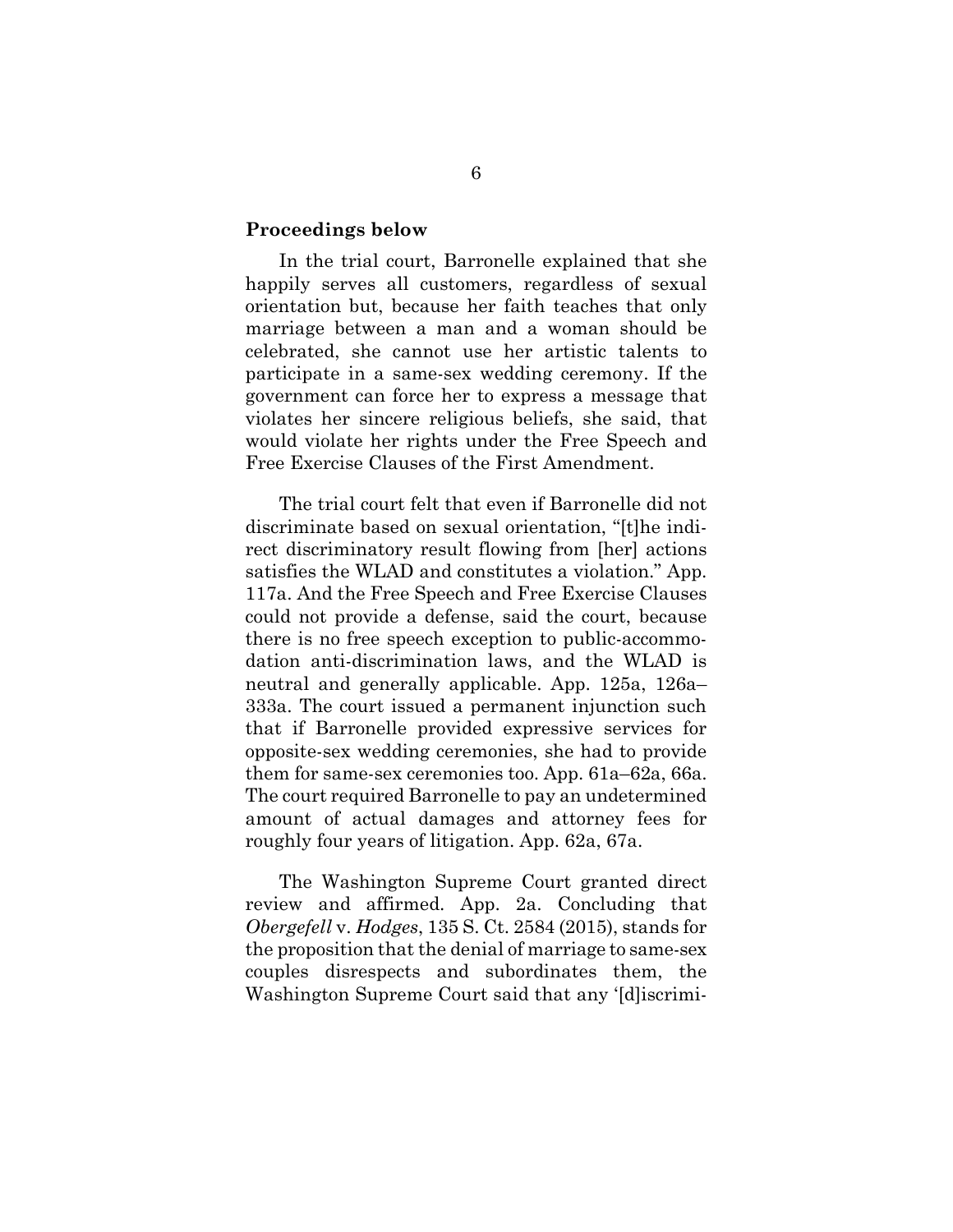nation based on same-sex marriage constitutes discrimination on the basis of sexual orientation" under the WLAD. App. 16a, 56a. The Court further decided that making custom floral arrangements is conduct, not speech, and that courts should not "be in the business of deciding which businesses are sufficiently artistic to warrant exemptions from antidiscrimination laws." App. 33a. The Court also agreed the WLAD is a neutral law of general applicability that serves a compelling state interest in eradicating discrimination in public accommodations, and it rejected any defense based on the "hybrid-rights claim" of a defendant invoking both free-speech and freeexercise protection. App. 53a–57a.

#### **SUMMARY OF ARGUMENT**

Individuals and religious organizations have never limited the way they express their faith to activities that take place in the home or a place of worship. To the contrary, one of the most fundamental ways to exercise religion is to live out one's faith in the public square, including at work and while running a business. This Court has never conditioned an individual's constitutional rights to free expression and free exercise on that person's willingness to keep her faith beliefs under a bushel basket and not engage in commerce. And that condition is precisely what the Washington Supreme Court has imposed Barronelle: design floral arrangements to celebrate a same-sex wedding ceremony, or else. The Court should grant the petition and recognize the fundamental role that faith plays in the workplace.

The petition correctly explains that artistic expression is pure speech that the Free Speech Clause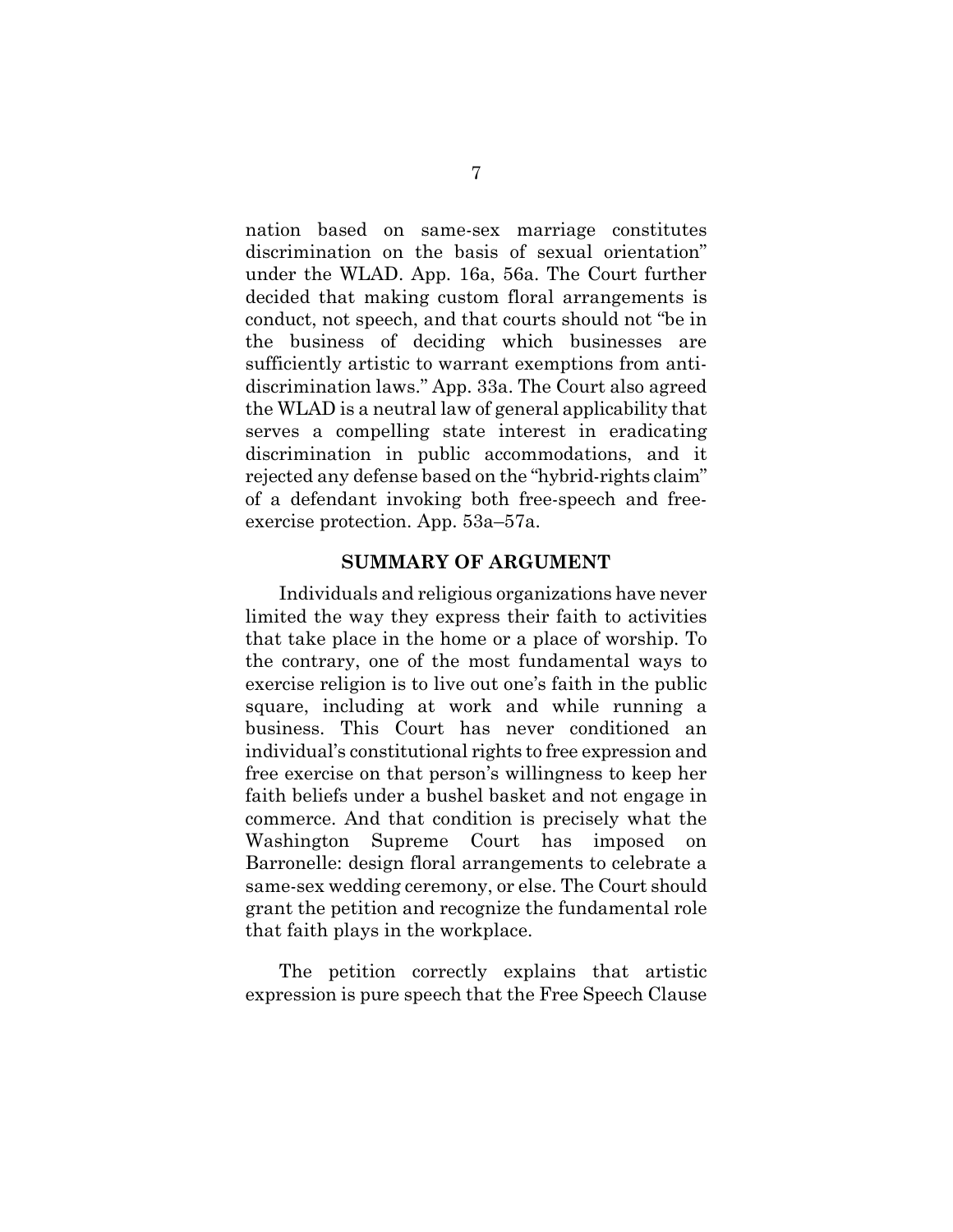protects, and that the Washington Supreme Court's contrary holding conflicts with numerous decisions of this Court as well as the Second, Sixth, Ninth, Tenth, and Eleventh Circuits. Pet. 17–32. The petition also rightly demonstrates that the Washington Supreme Court's decision exacerbates a circuit conflict regarding hybrid-rights claims under the Free Exercise Clause. Pet. 32–37. This brief will not repeat those arguments. But if the Court disagrees with these aspects of the petition, then it is necessary to readdress a more fundamental problem with this Court's jurisprudence: the idea that absent evidence of animus in enactment, facially neutral and generally applicable laws are *per se* constitutional against claims that a law violates a person's Free Exercise rights.

It cannot be the case that the government, over a religious objection, can force a Muslim grocer to serve pork, a Jewish website designer to develop a website for pornography, or a Christian floral designer to participate in a same-sex wedding ceremony simply because a facially neutral law says so. Yet that is the clear holding of the Washington state courts here, relying on *Employment Div.* v. *Smith*, 494 U.S. 872 (1990). Under that reasoning, a facially neutral law that prohibits the consumption of alcohol on Sunday mornings could even prevent churches from using wine in sacred liturgies. Accordingly, this Court should revisit *Smith* and either narrow or abrogate the decision to make clear that the Free Exercise Clause protects an individual's right to practice her faith and exercise her beliefs in the public square, including places of public accommodation.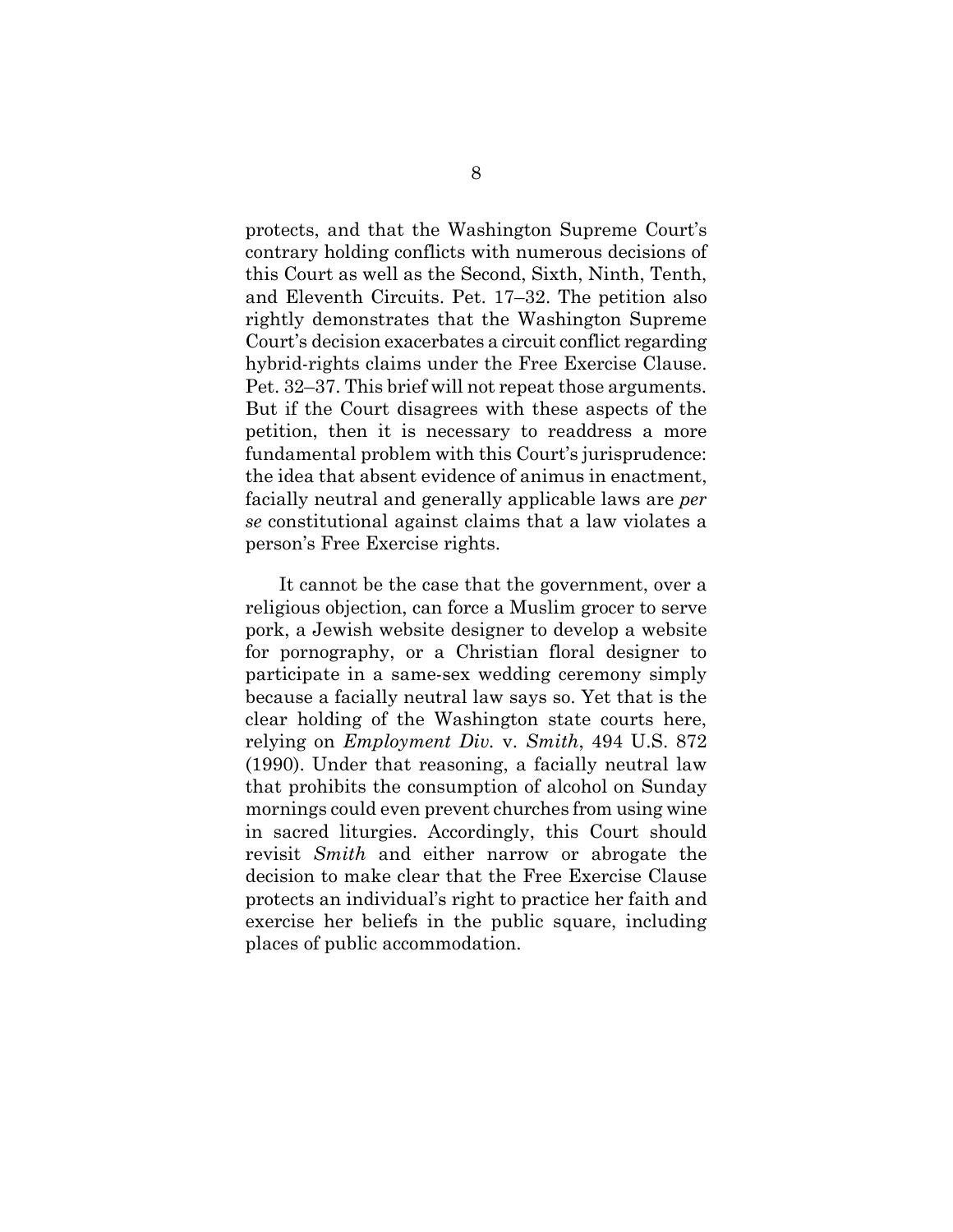#### **ARGUMENT**

### **I. This Court should grant the petition and reiterate that exercising one's faith does not stop at the doorstep of one's home or place of worship.**

The practice of faith does not end when a religious believer leaves her home or place of worship. Rather, she is called to live out her faith—including fundamental beliefs about sex, marriage, and the family—in every aspect of her life, including work. To do otherwise, in petitioner's view, is hypocritical and risks eternal damnation. *E.g.*, Psalm 11:7 (NASB): "For the Lord is righteous, He loves righteousness. The upright will behold His face."

Christian, Jewish, and Muslim teachers have all emphasized the instruction that one's faith beliefs should be fully integrated in every aspect of one's life. For example, the Catechism of the Catholic Church instructs that "[b]y reason of their special vocation it belongs to the laity to seek the kingdom of God by engaging in temporal affairs and directing them according to God's will." Catechism of the Catholic Church ¶ 898 (1997). Lay believers are called "to illuminate and order all temporal things with which they are closely associated" considering the Catholic faith. *Id.*

The Catholic Catechism's teaching on this point echoes a dominant theme of the Second Vatican Council of 1962-65. The Council's Pastoral Constitution of the Church in the Modern World instructed that "[t]he split between the faith which many profess and their daily lives deserves to be counted among the more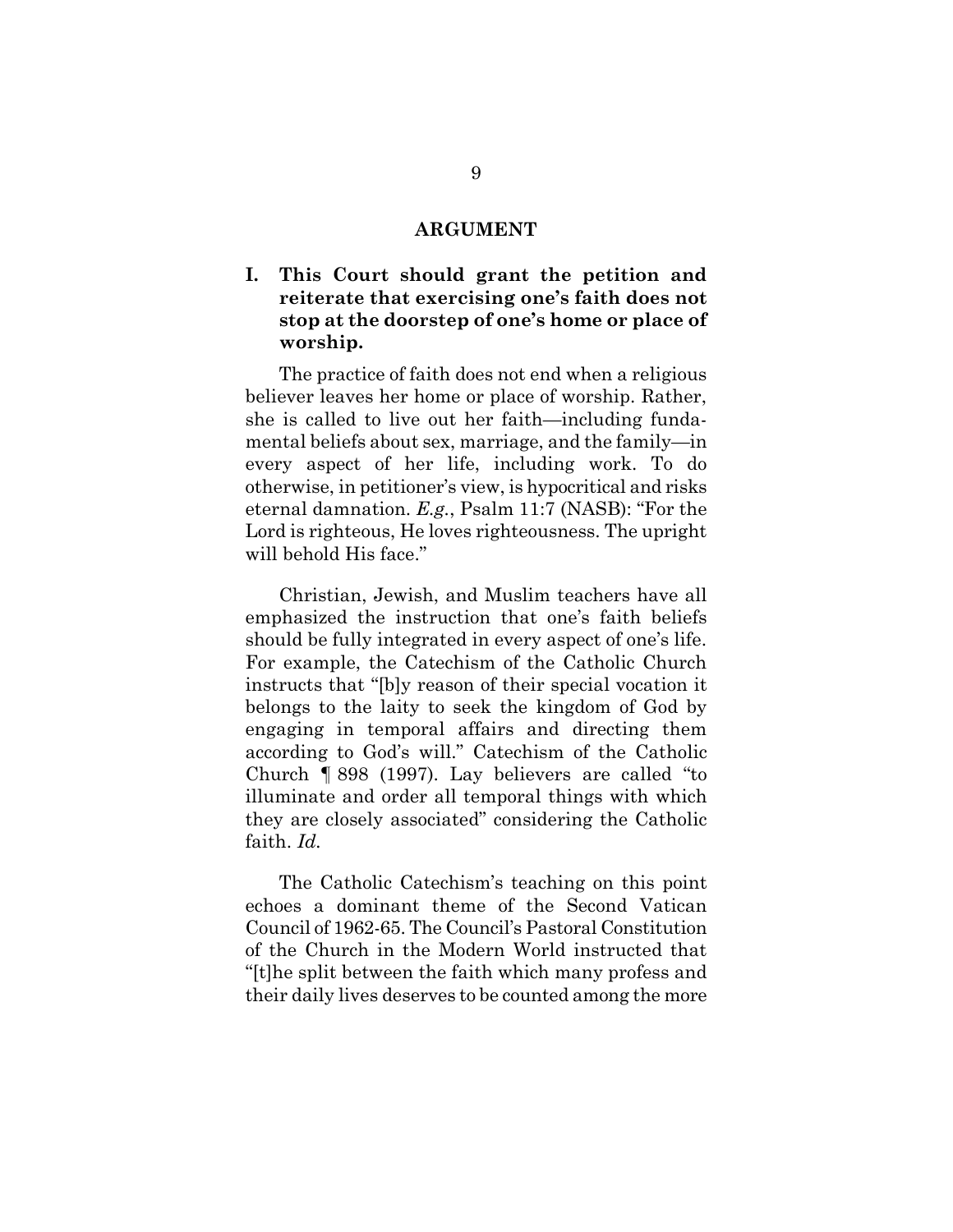serious errors of our age.... The Christian who neglects his temporal duties, neglects his duties toward his neighbor and even God, and jeopardizes his eternal salvation." *Gaudium et Spes*, ¶ 43 (1965).2 Catholics are called to bring their faith in Christ "to all their earthly activities and to their humane, domestic, professional, social and technical enterprises," by "gathering them into one *vital synthesis* with religious values, under whose supreme direction all things are harmonized unto God's glory." *Id.* (emphasis added). The goal of this synthesis of religious values with work is to "contribute to the sanctification of the world by fulfilling their own particular duties" in personal and professional life. *Christifideles Laici*, ¶ 15 (1988).<sup>3</sup>

This synthesis is not limited to teachings regarding marriage and sexuality. The Catholic Church offers specific directives for how believers should act in the market with respect to advertising, *e.g.*, Saint Pope John Paul II, *Centesimus annus*, #36 (1991), fair wages, *e.g.,* Saint Pope John Paul II, *Centesimus annus*, #8 (1991), Catechism of the Catholic Church, ¶ 2434, employee ownership of companies, *e.g.,* Saint Pope John XXIII, *Mater et magistra*, #77 (1961), and workplace hours, *e.g.*, Saint Pope John XXIII, *Rerum novarum*, #42 (1891). See generally *A Catechism for Business: Tough Ethical Questions & Insights from Catholic Teaching* (Andrew V. Abela, Joseph E. Capizzi, ed. 2014).

Great teachers of the Protestant tradition agree. Martin Luther "often speaks about specific

<sup>2</sup> https://goo.gl/k1zvkV

<sup>3</sup> https://goo.gl/xsvKm7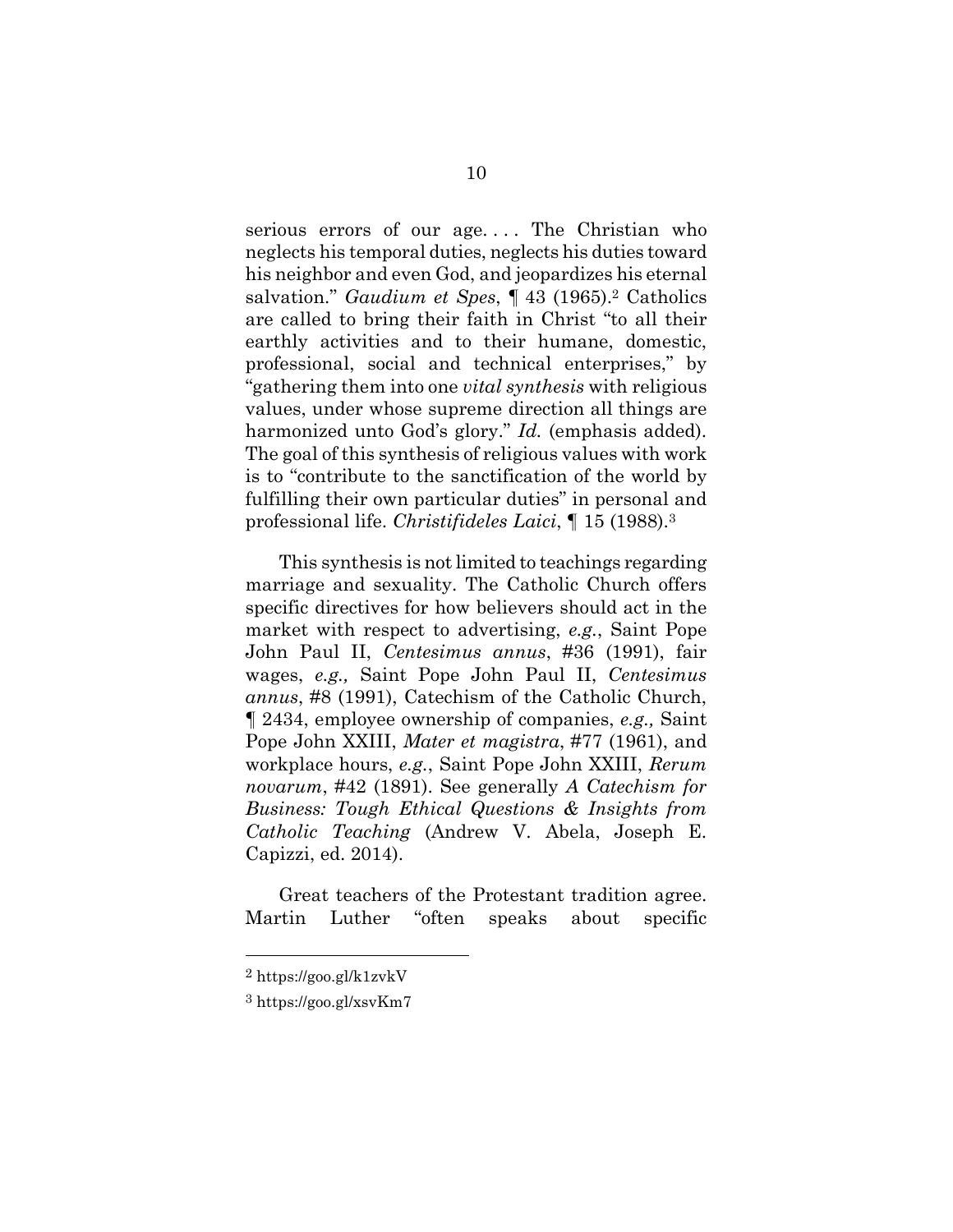occupations, but the purpose in doing so is not to restrict vocation to occupation but to affirm that even the most mundane stations are places in which Christians ought to live out their faith." Marc Kolden, *Luther on Vocation*, 3 Word & World 382 (Oct. 1, 2001).4 Thus, as the Lutheran Church-Missouri Synod summarizes Luther, "Vocations are 'masks of God.' On the surface, we see an ordinary human face – our mother, the doctor, the teacher, the waitress, our pastor – but, beneath the appearances, God is ministering to us through them. God is hidden in human vocations." Lutheran Church-Missouri Synod, *Life Library – Vocation*. <sup>5</sup> "With the doctrine of vocation, everyday life is transfigured. We realize that the way to serve God is not by some extraordinary act of mystical devotion, but by serving our neighbors in the daily circumstances of life—in our families, our jobs, our church and our involvement in the community." *Id.*

John Calvin likewise "regarded vocation as a calling into the everyday world. The idea of a calling or vocation is first and foremost about being called by God, to serve Him within his world." Alister McGrath, *Calvin and the Christian Calling*, 1999 First Things 94 (July 1999).6 One's daily occupations, including one's work, are part of a fully integrated synthesis of one's faith life: "Work was thus seen as an activity by which Christians could deepen their faith, leading it on to new qualities of commitment to God. Activity within the world, motivated, informed, and sanctioned by Christian faith, was the supreme means by which the

<sup>4</sup> https://goo.gl/oSQ1S9

<sup>5</sup> https://goo.gl/b7vx9r

<sup>6</sup> https://goo.gl/aEaFft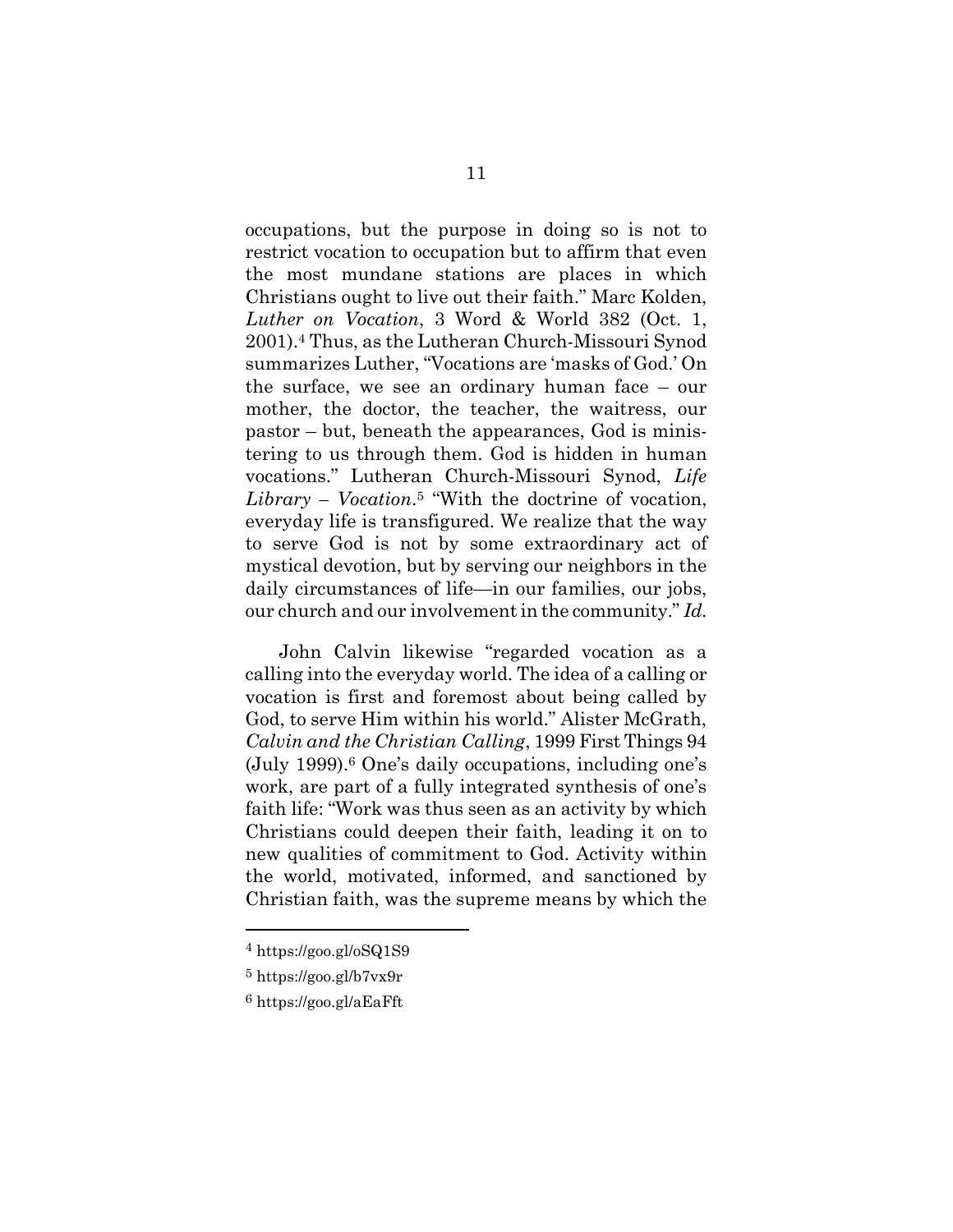believer could demonstrate his or her commitment and thankfulness to God." *Id.*

Contemporary Protestant teachers continue to emphasize this doctrine. A prominent Baptist preacher aptly stated, "Our work, our jobs, our careers—those things are not just incidentals or necessary evils that we tack on to our spiritual lives. Our jobs are a massive arena in which God matures us as Christians and brings glory to himself." Southern Baptist Convention, Ethics & Religious Liberty Commission, *The Gospel at Work: A Conversation with Greg Gilbert and Sebastian Traeger* (Jan. 15, 2014).<sup>7</sup> Similarly, a former President of the ERLC stated: "As Southern Baptists, we believe God has endowed all people with the freedom to believe and express religious faith. . . . Americans should not have to check the freedom to exercise their faith at the door of their workplace." Southern Baptist Convention, Ethics and Religious Liberty Commission, *SBC's Richard Land Testifies in Support of Workplace Religious Freedom Act* (Nov. 10, 2005).<sup>8</sup>

The doctrine that one's faith should be fully integrated into a believer's daily life—including her job, occupation, and profession—has deep roots in non-Christian religions as well. For example, it is a central tenet of Judaism that, throughout one's daily life, one should accept and act upon the great multitude of opportunities to improve one's thoughts and behavior. Talmud, Makkos 23b; see also Rabbi Moshe Chaim Luzzato, Derech Ha-Shem §§ 1:2:1–5. These opportuni-

<sup>7</sup> https://goo.gl/n7SXtK

<sup>8</sup> https://goo.gl/GMFwPG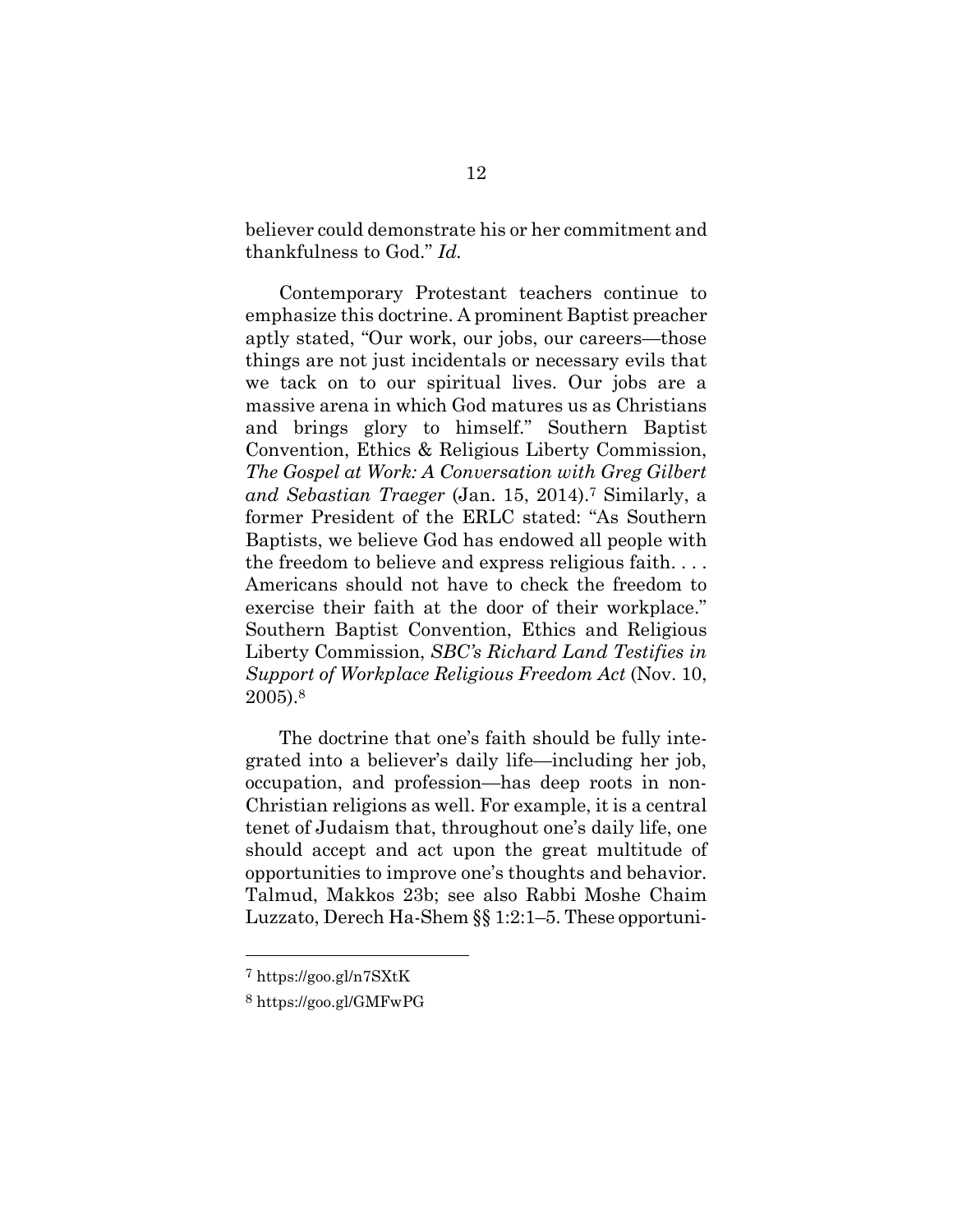ties are "mitzvot," or commandments, which constitute a complete set of civil and criminal laws that govern literally all aspects of Jewish life. The mitzvot apply as equally to commercial transactions as to a believer's personal life:

- Because many Jews believe themselves prohibited from deriving any benefit from a cooked mixture of dairy and meat, such a Jewish store owner cannot sell a cheeseburger to any customer, Jewish or Gentile, and would not be allowed to profit from allowing one of his employees to cook meat and dairy together. *Why Not Milk and Meat*, Aish.com9; Exodus 23:19, 34:26, Deuteronomy 14:21, and Babylonian Talmud: Hullin 113b, 115b.
- Because of Sabbath day observances, a Jewish florist would face many religious restrictions that would restrict his ability to provide services to a formal wedding that occurred on the Sabbath or select holy day. Menachem Posner, *What is Shabbat?*, Chabbad.org<sup>10</sup>; Exodus 16:26-30, 20:8-11, 23:12, 31:12-17, 34:21, 35:3, Leviticus 23:3, Deuteronomy 5:12-15, Isaiah 58:13-14, Amos 8:5, Haggai 1:8.
- Many Jewish florists would find it religiously transgressive to participate in creating floral arrangements for a ceremony in which a Jew was converting to another religion. Leviticus 20:26; Exodus 20:2.

<sup>9</sup> https://goo.gl/ymSYnr

<sup>10</sup> https://goo.gl/83yxa6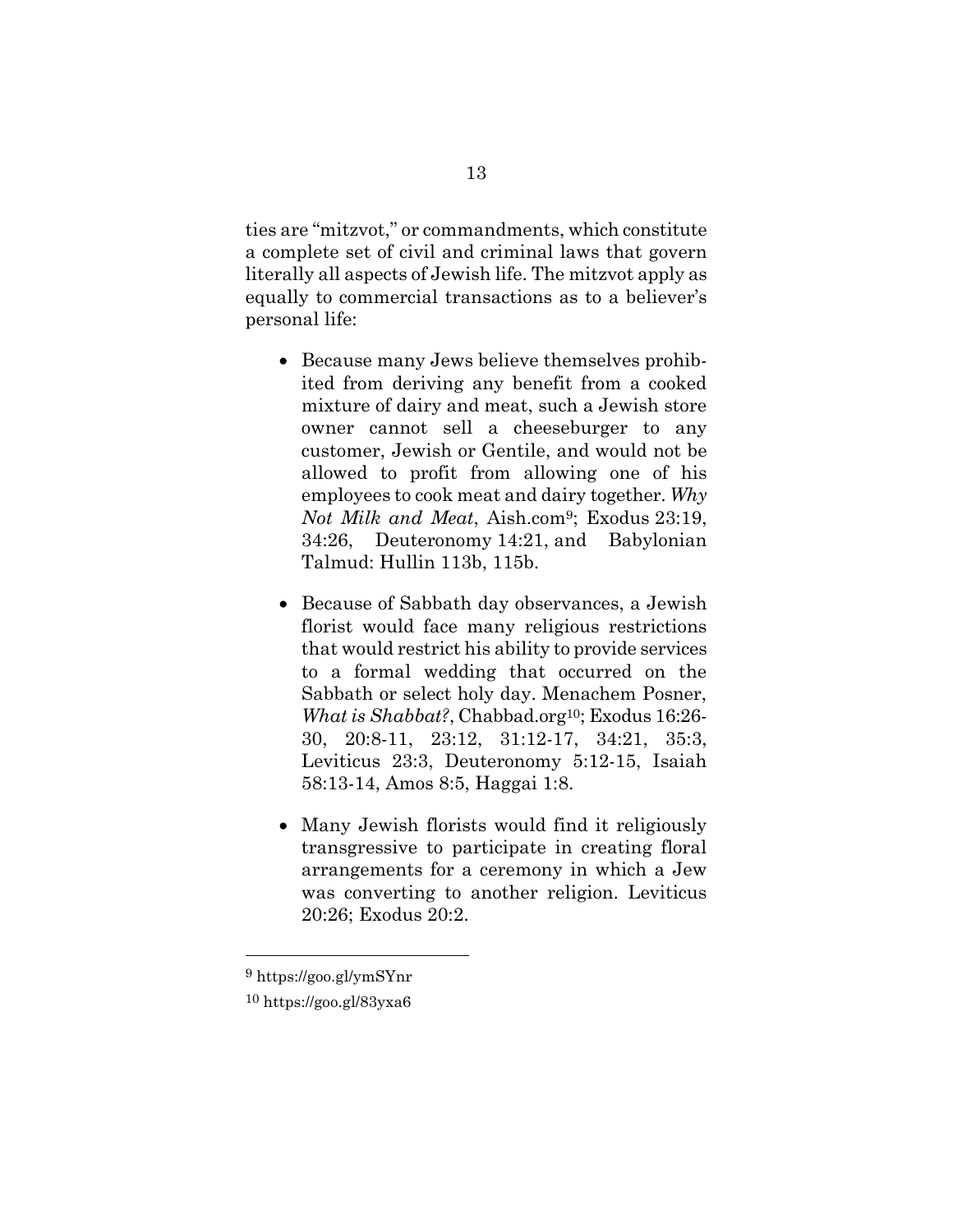- Likewise, while a Jewish florist could contribute to a wedding between two Christians or two Muslims, or a Muslim and a Christian, many such florists would consider it inconsistent with their faith to contribute to an intermarriage between a Jew and a member of another religion. Deuteronomy 7:3; Babylonian Talmud: Yevamoth 23a.
- Many religious Jews would be unable to engage in work that would enhance a polytheistic festival. Babylonian Talmud: Avodah Zarah 6a; Code of Jewish Law: Yoreh De'ah 148:1.
- The Bible prohibits Jews from wearing garments made from mixtures of wool and linen. Jews who follow this commandment would require an accommodation exempting them from wearing a prison, school, or military uniform made from a mixture of these materials. And many Jewish tailors would find it religiously objectionable to create such a garment for a Jewish customer. S*hatnez-Free Clothing*, Chabad.org<sup>11</sup>; Leviticus 19:19; Deuteronomy 22:9-11.

<sup>11</sup> goo.gl/RZRcSm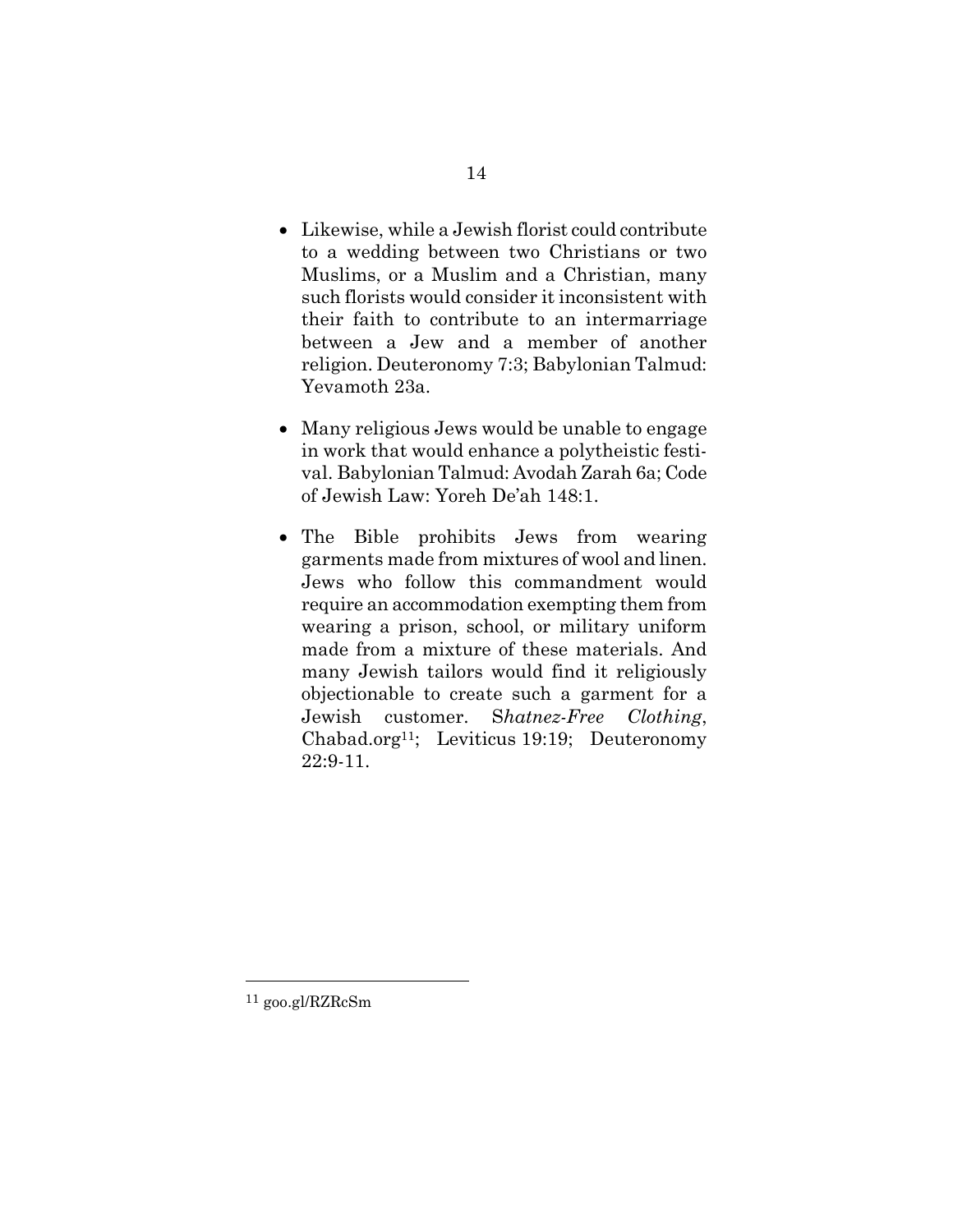Similarly, "Islam regards it as meaningless to live life without putting [one's] faith into action and practice," and proclaims that living the central tenets of the faith "weaves [believers'] everyday activities and their beliefs into a single cloth of religious devotion." Oxford Islamic Information Centre, *Five Pillars of Islam*. <sup>12</sup> Islam has strict rules forbidding the charging of interest, and an entire global industry (Islamic Finance) has been created to comply with these rules. See generally Muhammad Ayub, *Understanding Islamic Finance* (2007).

Indeed, some of the country's largest businesses participate in the market yet still engage in religiously motivated practices, including closing on Sunday (Chick-fil-A, Inc.), printing Bible references on products (In-N-Out Burger), publishing Bibles and other Christian media (Tyndale House Publishers, Inc.), providing financial advice based on the Bible (Lampo Group, Inc.), producing and selling kosher foods (Empire Kosher), offering financial products consistent with Islamic teachings about usury (LARIBA American Finance House), placing Bibles and the Book of Mormon in all its hotel rooms (Marriott, Inc.), employing chaplains to provide spiritual counseling to employees (Tyson Foods, Inc.), and taking out full-page newspaper ads to evangelize (Hobby Lobby, Inc.).

In sum, for millions of believers, "freedom to embrace religion as a way of life isn't an optional extra added on to practicing that way of life; freedom to embrace and hold onto religion *is a constitutive* 

<sup>12</sup> https://goo.gl/6Ywi8J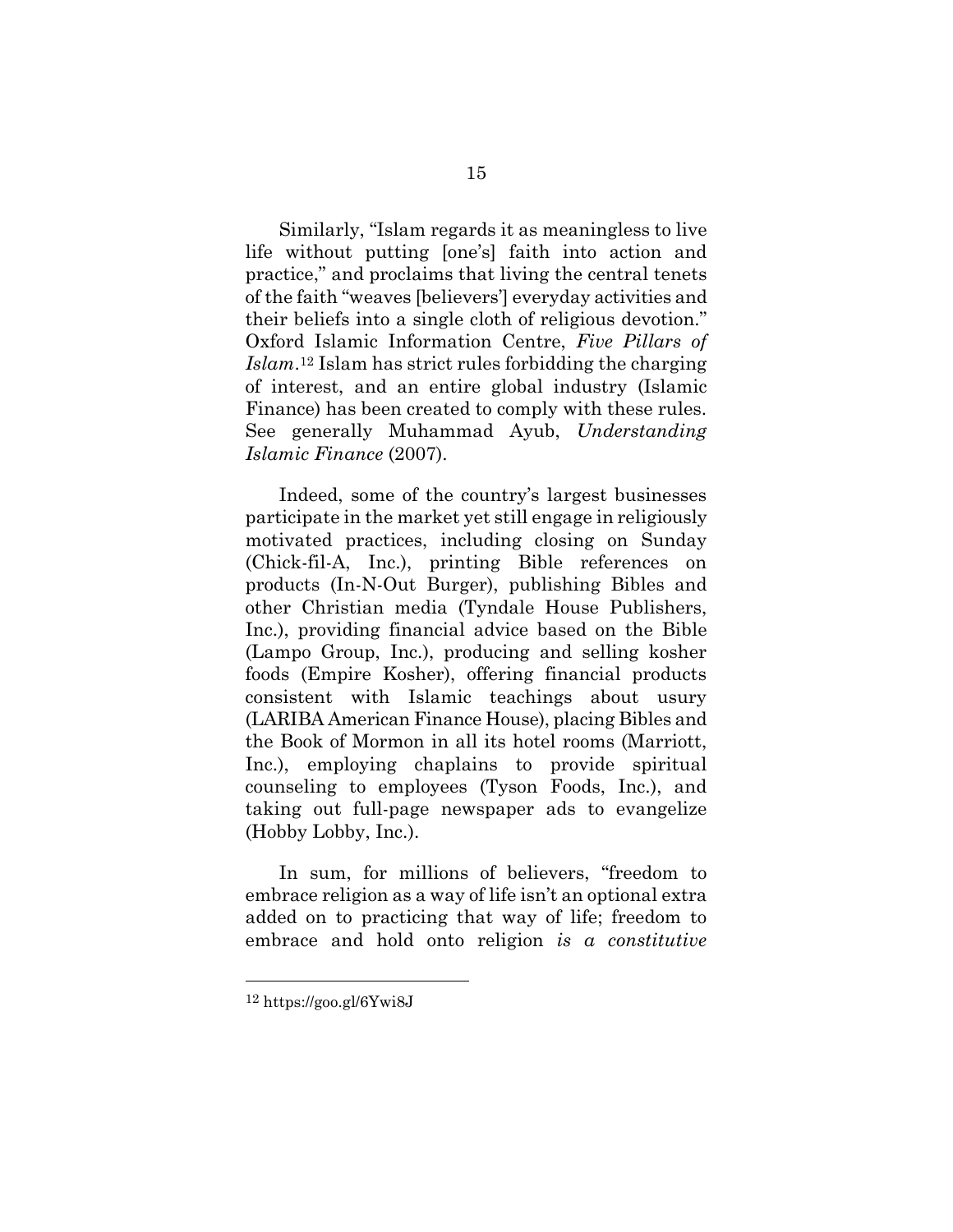*component of a religion's way of life* without which that very way of life is fundamentally compromised. For world religions, freedom of religion is a key substantive good." Miroslav Volf, Flourishing: Why We Need Religion in a Globalized World 113 (2015) (emphasis added). And secular society benefits when it honors religious liberty and allows religious practices to flourish. See generally Angus J. L. Menuge, *The secular state's interest in religious liberty*, *in* Religious Liberty and the Law: Theistic and Non-Theistic Perspectives, 89 (Angus J. L. Menuge ed., 2017).

Turning to the present case, Barronelle's compassionate response to Robert's request that she participate in his same-sex wedding ceremony reflected her deeply held religious belief that God ordained marriage as a sacramental and spiritual union between one man and one woman. She is not alone in that belief. *E.g.*, Thomas Aquinas, *Summa Theologica II-II*, Q. 154, art. 12 (Tr. 1920)13; *Summa Theologia* Suppl., Q. 41, art. 1 and Q. 44 art. 1 (Tr. 1920); Martin Luther, 3 Luther's Works 255 (1961) (non-marital sexual relations "depart[ ] from the natural passion and longing of the male for the female, which is implanted into nature by God."); Rabbi Tzvi Hersh Weinreb, *Orthodox Response to Same-Sex Marriage* (June 5, 2006)14 ("Homosexual behavior between males or between females is absolutely forbidden by Jewish law," as rooted in the procreative nature of male-female relations ordained in the Book of Genesis); Catechism of the Catholic Church ¶ 2357 ("Basing itself on Sacred Scripture, . . . tradition has always declared that 'homosexual acts are

<sup>13</sup> https://goo.gl/igLDKn; https://goo.gl/7AGBGr

<sup>14</sup> https://goo.gl/u4zjbd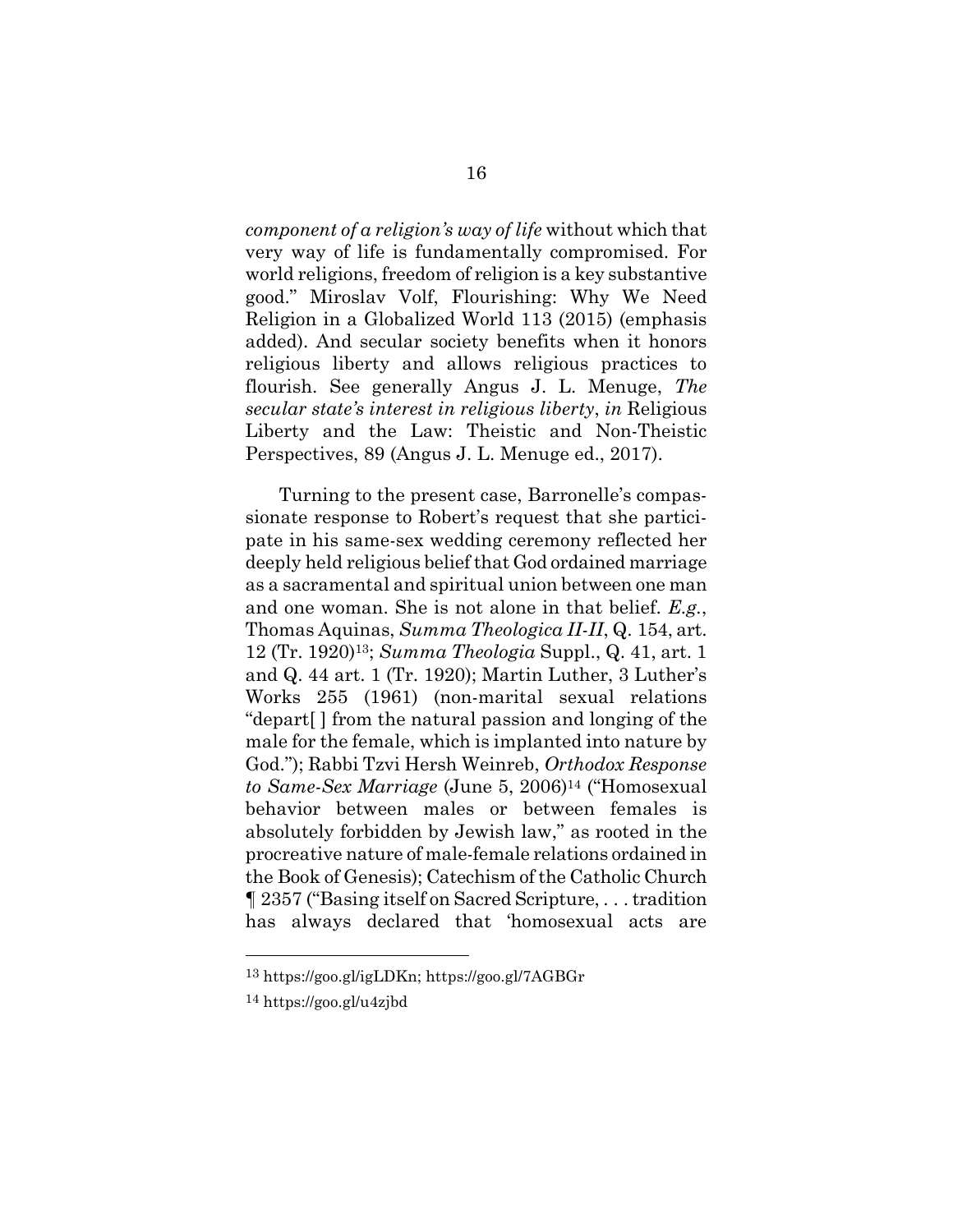intrinsically disordered.' They are contrary to the natural law. They close the sexual act to the gift of life. They do not proceed from genuine affective and sexual complementarity."); *Amoris Laetitia* (The Joy of Love), ¶ 52 (Mar. 19, 2016)15 ("absolutely no grounds for considering homosexual unions to be in any way similar or even remotely analogous to God's plan for marriage and family"); Lutheran Church-Missouri Synod, *LCMS Views – Marriage/Human Sexuality* 10 ("*LCMS Views*")16 ("[h]omosexual behavior is prohibited in the Old and New Testaments as contrary to God's design," and "on the basis of Scripture, marriage is the lifelong union of one man and one woman."); National Association of Evangelicals, *God Defined Marriage* (June 26, 2015)17 ("As first described in Genesis and later affirmed by Jesus, marriage is a God-ordained, covenant relationship between a man and a woman. This lifelong, sexually exclusive relationship brings children into the world and thus sustains the stewardship of the earth."); Church of Jesus Christ of Latter-day Saints, *The Divine Institution of Marriage*, Newsroom (Aug. 13, 2008)18 (reaffirming the Mormon Church's declaration that marriage is the lawful union of a man and a woman"); *Islamic Perspective on Same-Sex Marriage* (July 7, 2015)<sup>19</sup> (noting what Islamic commentators on The Qur'an have concluded is a clear prohibition on same-sex relations); see also App. 336a– 46a.

<sup>15</sup> https://goo.gl/qUvEsB

<sup>16</sup> http://www.lcms.org/faqs/lcmsviews

<sup>17</sup> https://goo.gl/zX43BB

<sup>18</sup> https://goo.gl/FrW51s

<sup>19</sup> https://goo.gl/UZjCTT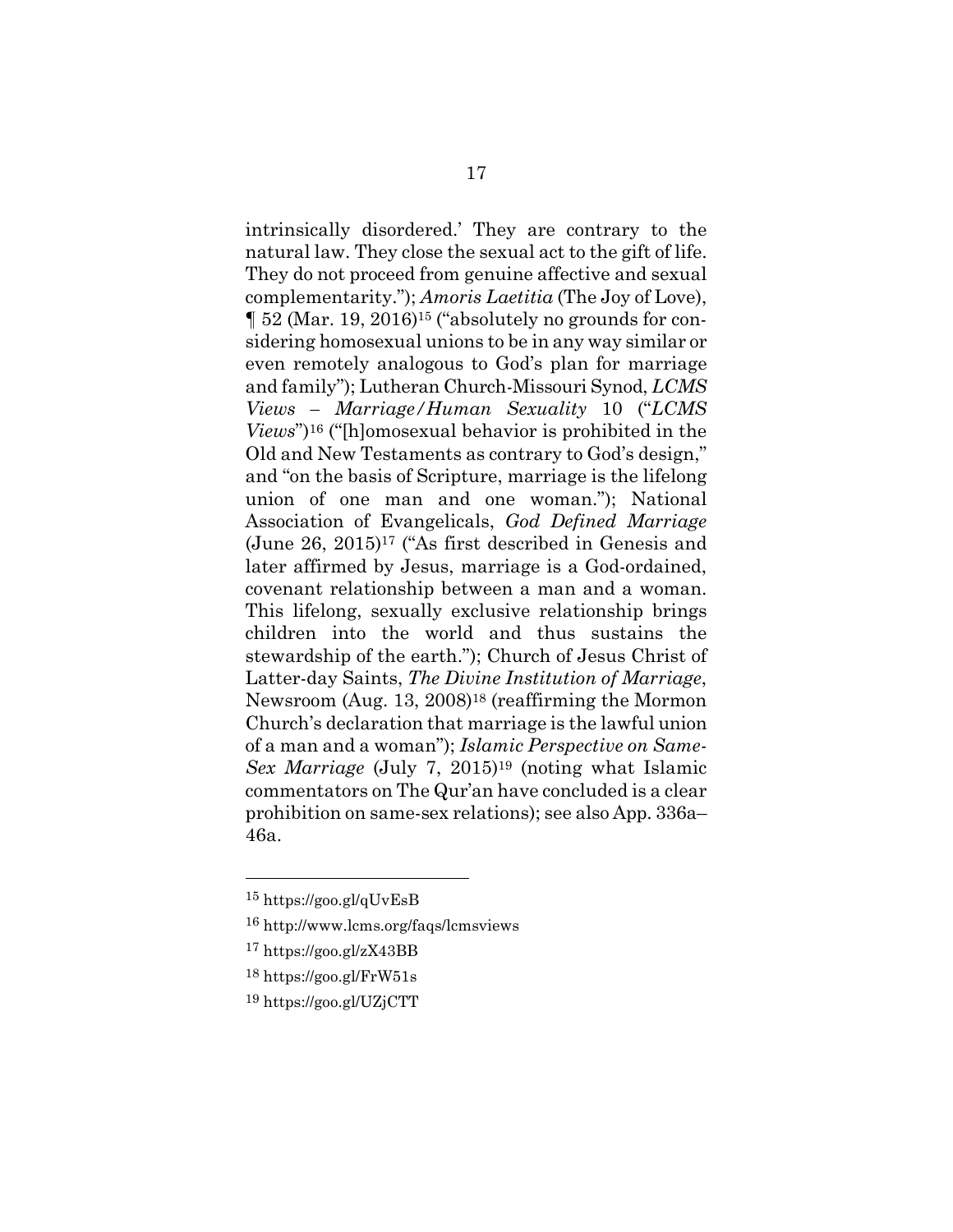And the State of Washington should not be permitted to punish Barronelle for attempting to live her life and run her business consistent with her faith beliefs. This does not require Washington to endorse discrimination; the record is clear that Barronelle faithfully served Robert and made personalized floral arrangements for him and his partner over many years. But it does require the State to respect that Barronelle cannot solemnize, celebrate, or publicly endorse a marriage ceremony that violates her sincere religious convictions. Two principles counsel strongly in favor of granting that respect.

1. Plainly, the teachings of Judaism, Christianity, and Islam are not rooted in bigotry or animus. For example, describing "the attitude toward homosexual individuals prescribed by the Jewish tradition," Rabbi Weinreb directs that "tolerance for individuals who manifest homosexual tendencies is certainly a Jewish value." *Orthodox Response to Same-Sex Marriage, supra.* Likewise, Rabbi Dr. Nachum Amsel comments that "[w]e do not and cannot reject people as Jews and as individuals because of a particular sin." Rabbi Dr. Nachum Amsel, *Homosexuality in Orthodox Judaism* 5.<sup>20</sup>

Similarly, Christian teaching on marriage is founded on a divinely ordained understanding of human sexuality, and Christian churches condemn *any*  rejection of individuals. The Catechism of the Catholic Church directs that all persons with homosexual inclinations "must be accepted with respect, compassion, and sensitivity. Every sign of unjust discrimination in

<sup>20</sup> https://goo.gl/r2bvxR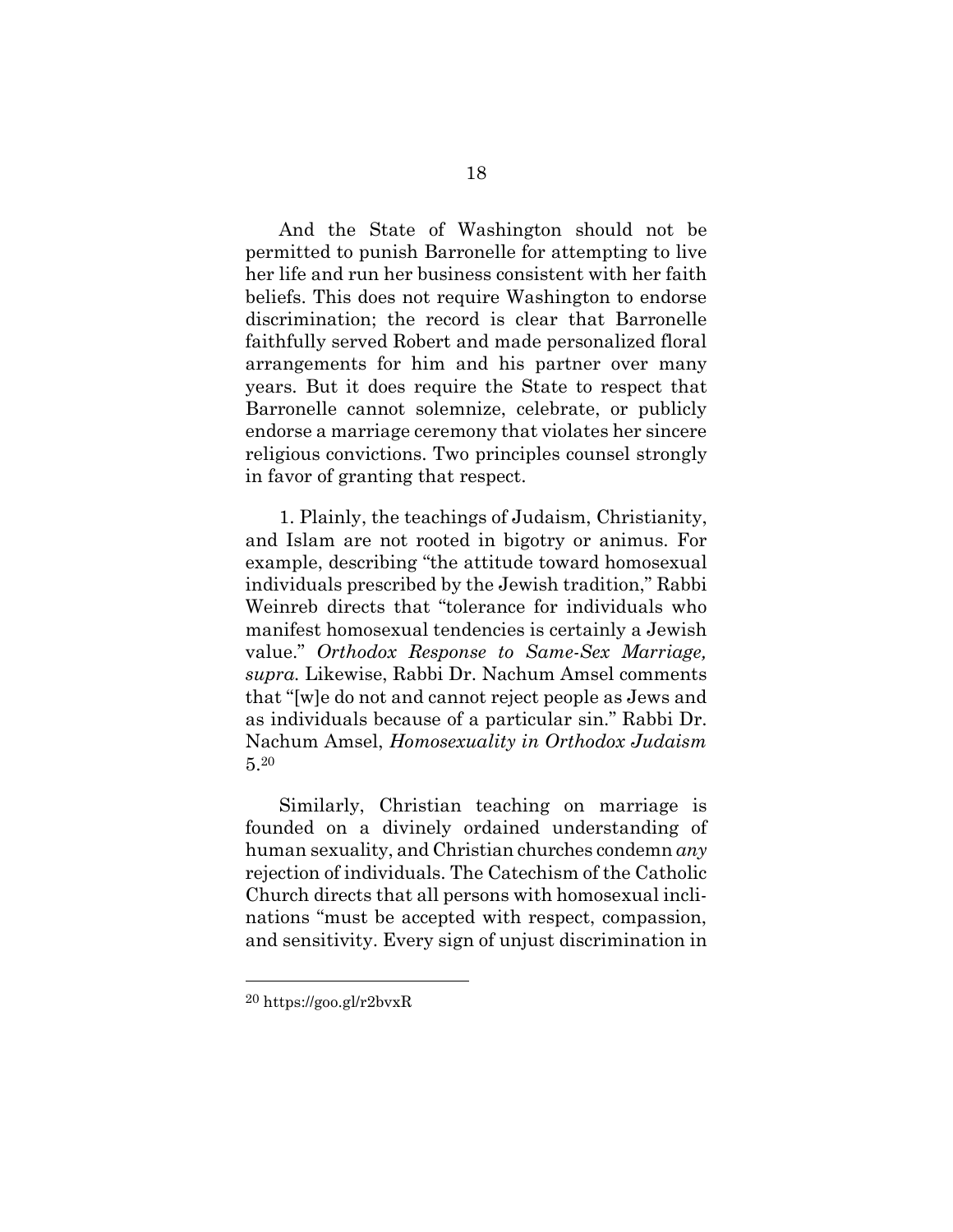their regard should be avoided." Catechism of the Catholic Church ¶ 2358. Pope Francis confirmed this instruction in *Amoris Laetitia*, stating that "[w]e would like before all else to reaffirm that every person, regardless of sexual orientation, ought to be respected in his or her dignity and treated with consideration. . . ." *Amoris Laetitia* ¶ 250.

Protestant authorities emphasize the same point. The Lutheran Church-Missouri Synod instructs that "[t]he redeeming love of Christ, which rescues humanity from sin, death, and the power of Satan, is offered to all through repentance and faith in Christ, regardless of the nature of their sinfulness." *LCMS Views*, at 11. The National Association of Evangelicals likewise emphasizes that "[a]s witnesses to the truth, evangelicals should be gracious and compassionate to those who do not share their views on marriage." *God Defined Marriage*, *supra*.

All of these instructions reflect that the historic doctrine of marriage is not rooted in animus, but in the divinely ordained procreative potential of male-female unions. In 2015, dozens of prominent Catholic and Protestant theologians joined this statement: "Throughout history and across all cultures, marriage has been understood to be the union of male and female and is organized around the procreative potential of that union." Evangelicals and Catholics Together, *The Two Shall Become One Flesh: Reclaiming Marriage*, First Things (March 2015).

Muslim scholars similarly instruct that Muslims are to treat homosexual persons, both Muslim and non-Muslim, with the same respect due to all other people. For example, the Islamic Shura Council of Southern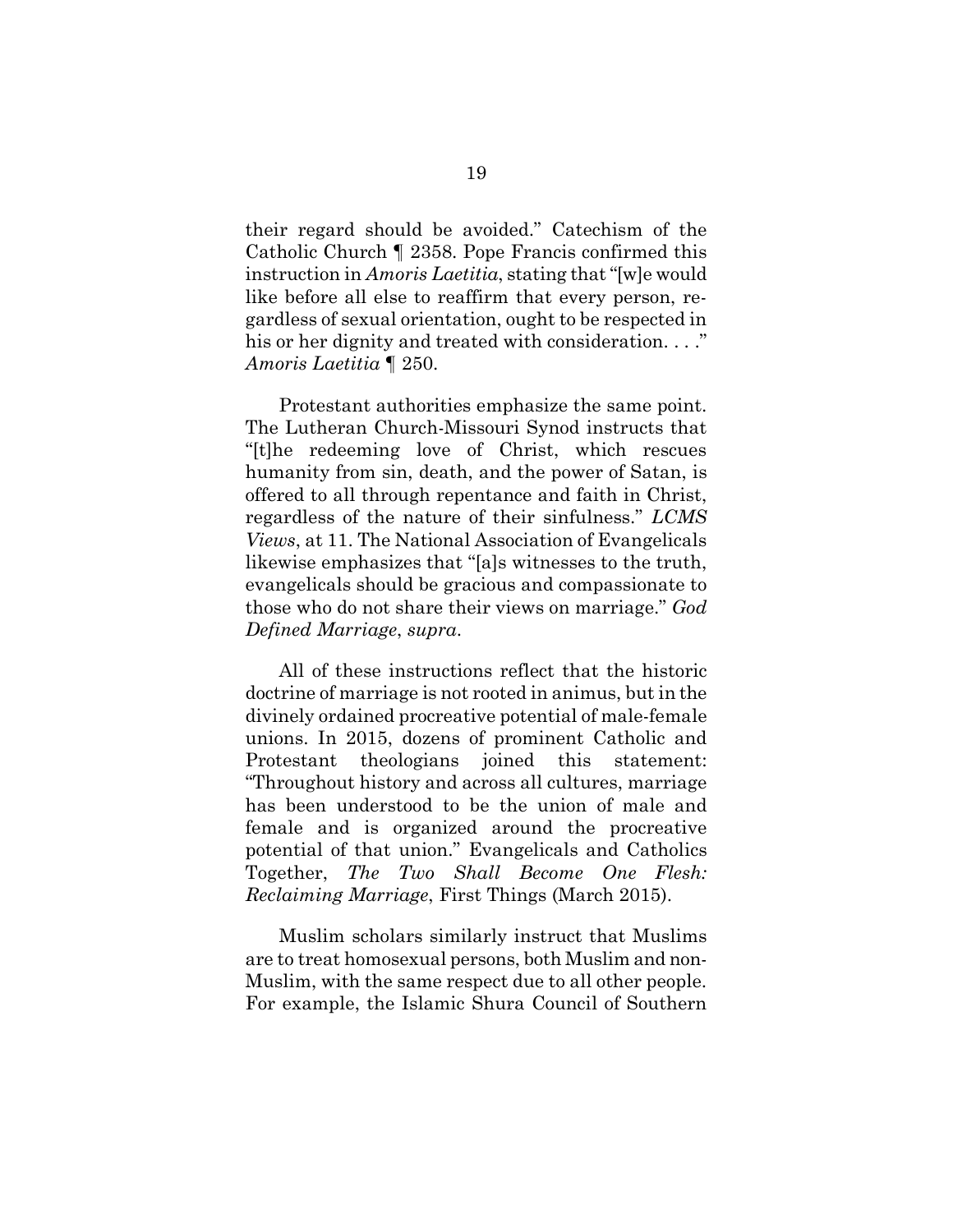California instructs that "[p]eople practicing something immoral according to Islamic values still deserve the basic respect and rights of any other human being. . . . Muslims should not discriminate and/or harass anyone." *Islamic Perspective on Same-Sex Marriage, supra.*

2. While uniformly and consistently upholding marriage between a man and a woman as divinely ordained and while condemning prejudice or animus against any person, teachers in Judaism, Christianity, and Islam counsel against any public witness or activity that would seem to celebrate, endorse, or condone same-sex weddings. In the wake of the recent creation of same-sex marriage, many Jewish, Christian, and Islamic leaders have called for believers to engage in respectful public witness supporting the historic understanding of marriage.

For example, the former chief Rabbi of Great Britain, Lord Rabbi Jonathan Sacks, has called for respectful and courteous public witness in support of the historic understanding of marriage. In a famous 2014 speech to a Vatican conference, Rabbi Sacks instructed that "our compassion for those who choose to live differently should not inhibit us from being advocates for the single most humanizing institution in history [*i.e.*, male-female marriage]." Lord Rabbi Jonathan Sacks, *Humanum* Colloquium on Complementarity (Nov. 17, 2014).<sup>21</sup>

Likewise, the President of the Southern Baptist Convention's Ethics & Religious Liberty Commission has publicly stated that "[a]ll of us must stand together

<sup>21</sup> https://goo.gl/oKvhhH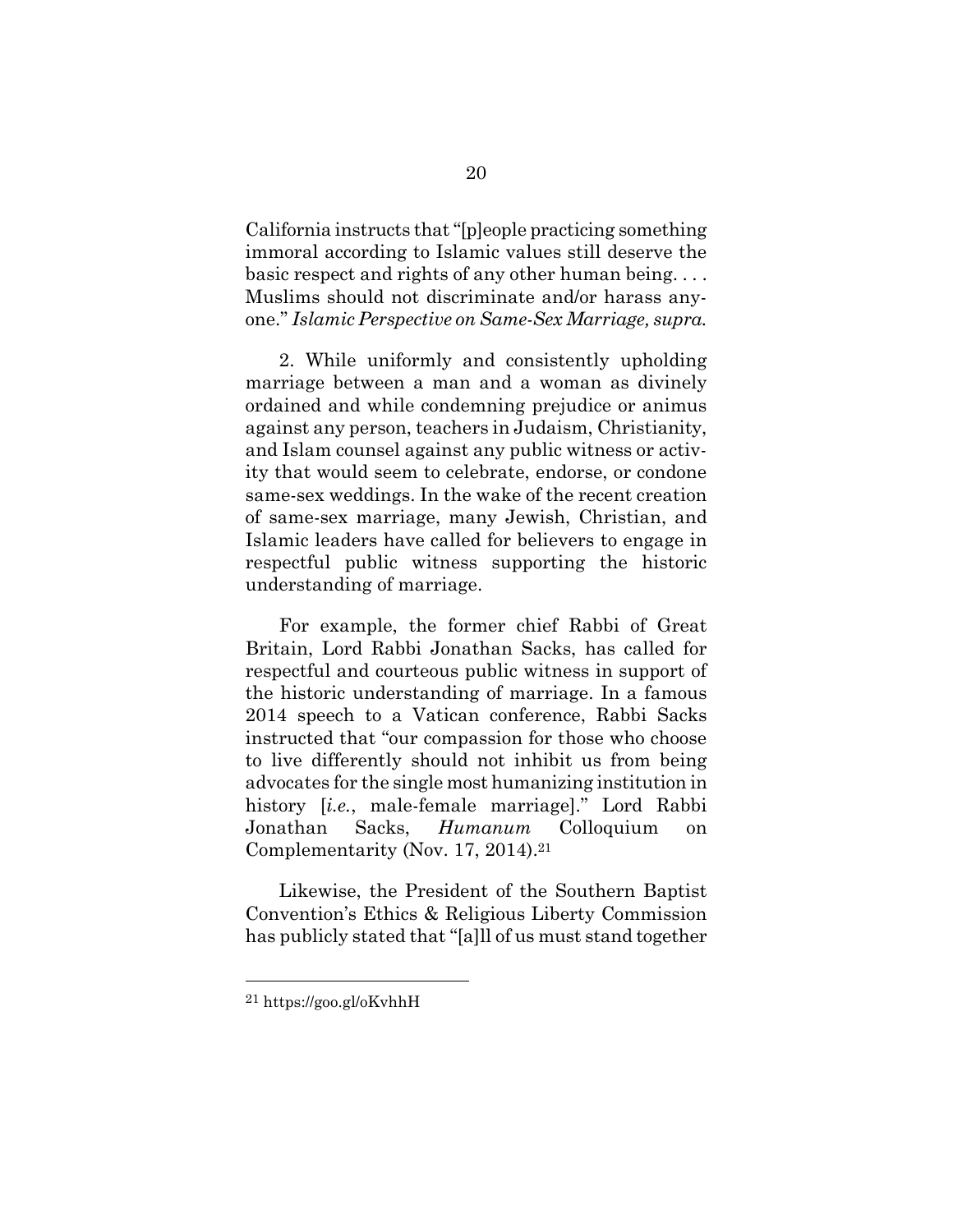on conserving the truth of marriage as a complementary union of man and woman.... There is a distinctively Christian urgency for why the Christian churches must bear witness to these things." Rev. Dr. Russell D. Moore, *Man, Woman, and the Mystery of Christ: An Evangelical Protestant Perspective*, Touchstone (Nov. 18, 2014).22 And the National Association of Evangelicals counsels that "[e]vangelicals and other followers of the Bible have a heightened opportunity to demonstrate the attractiveness of loving Christian marriages and families." *God Defined Marriage*, *supra*.

The Mormon Church has made a similar statement, urging its members as "responsible citizens" to publicly promote adherence to the historic understanding of marriage: "We call upon responsible citizens and officers of government everywhere to promote those measures designed to maintain and strengthen the family as the fundamental unit of society." *Divine Institution of Marriage*, *supra*.

In 2015, Catholics and Evangelicals agreed: "As Christians, it is our responsibility to bear witness to the truth about marriage as taught by both revelation and reason. . . . Christians have too often been silent about biblical teaching on sex, marriage, and family life. . . . If we are to remain faithful to the Scriptures and to the unanimous testimony of the Christian tradition, there can be no compromise on marriage." Evangelicals and Catholics Together, *The Two Shall Become One Flesh*, *supra*.

<sup>22</sup> https://goo.gl/BucZqn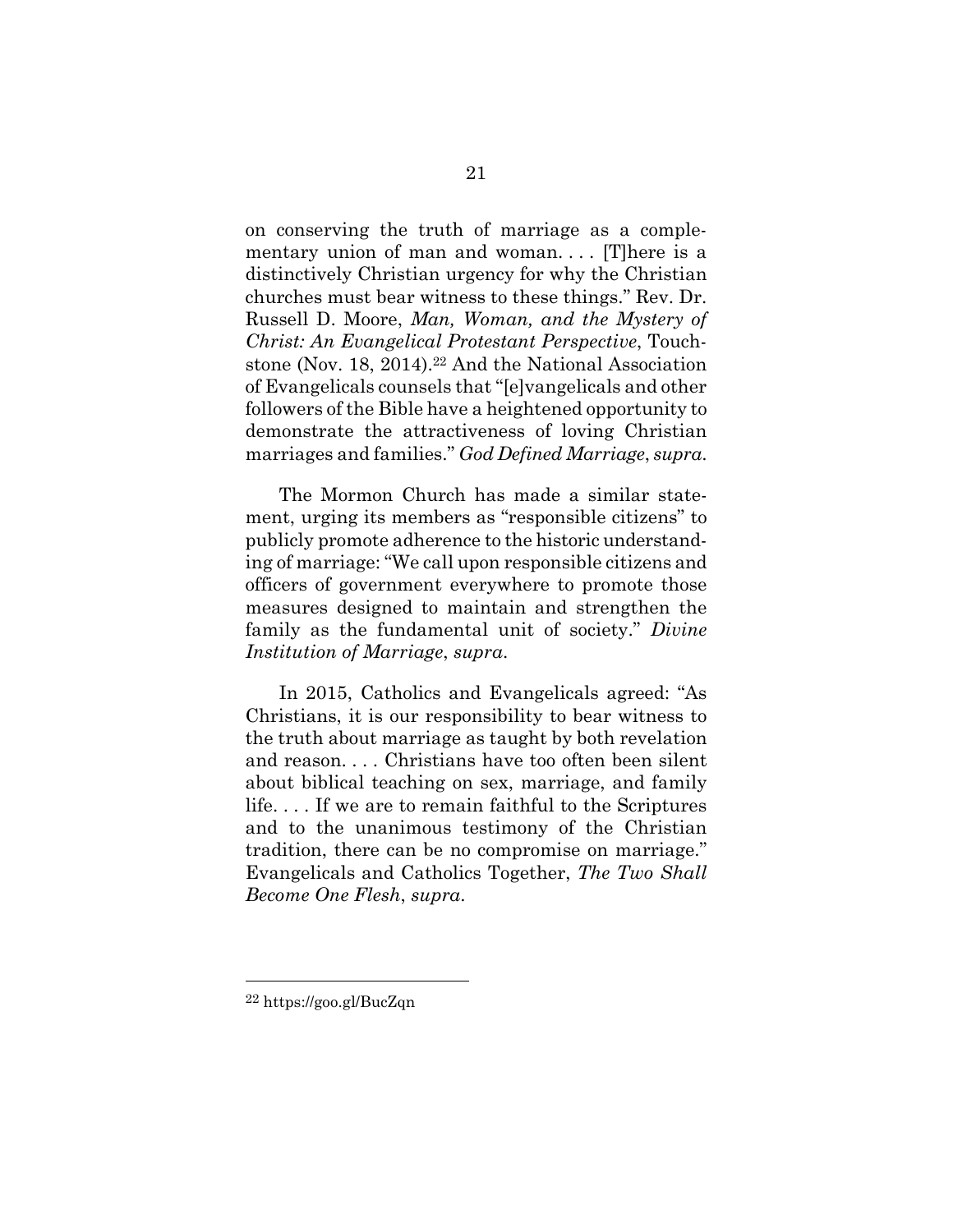Islamic authorities concur: "Sexual behavior within a society is not a purely private concern but rather affects all the people living in that society. Islam does not forcefully impose its teachings upon people of other faiths and persuasions. Nonetheless, it draws certain moral lines to make sure that the entire society is not affected negatively." *Islamic Perspective on Same-Sex Marriage*, *supra*.

Many believers interpret these calls for positive public witness as necessarily meaning that believers should not publicly contradict their churches' teachings on marriage, including by participating in the celebration of same-sex marriages. Thus, to be responsible public witnesses for their beliefs on marriage, there are many millions of faithful citizens who reasonably conclude that publicly witnessing to their belief in marriage as the union of man and woman requires refraining from participating in same-sex wedding ceremonies. Regardless of the circumstances, the government should never force individuals—or the faith communities to which they belong—to choose between violating their deeply held beliefs or withdrawing from the public square entirely, see *Trinity Lutheran Church of Columbia, Inc.* v. *Comer*, 137 S. Ct. 2012 (2017), including the market for public accommodation.

To use government power and the courts to enforce such compulsion, as the State of Washington has done, is to needlessly penalize people of faith, to wound the country's long tradition of celebrating and protecting religious exercise, and to depress the fundamental pluralism that motivated our country's founding. This Court should grant the petition and safeguard the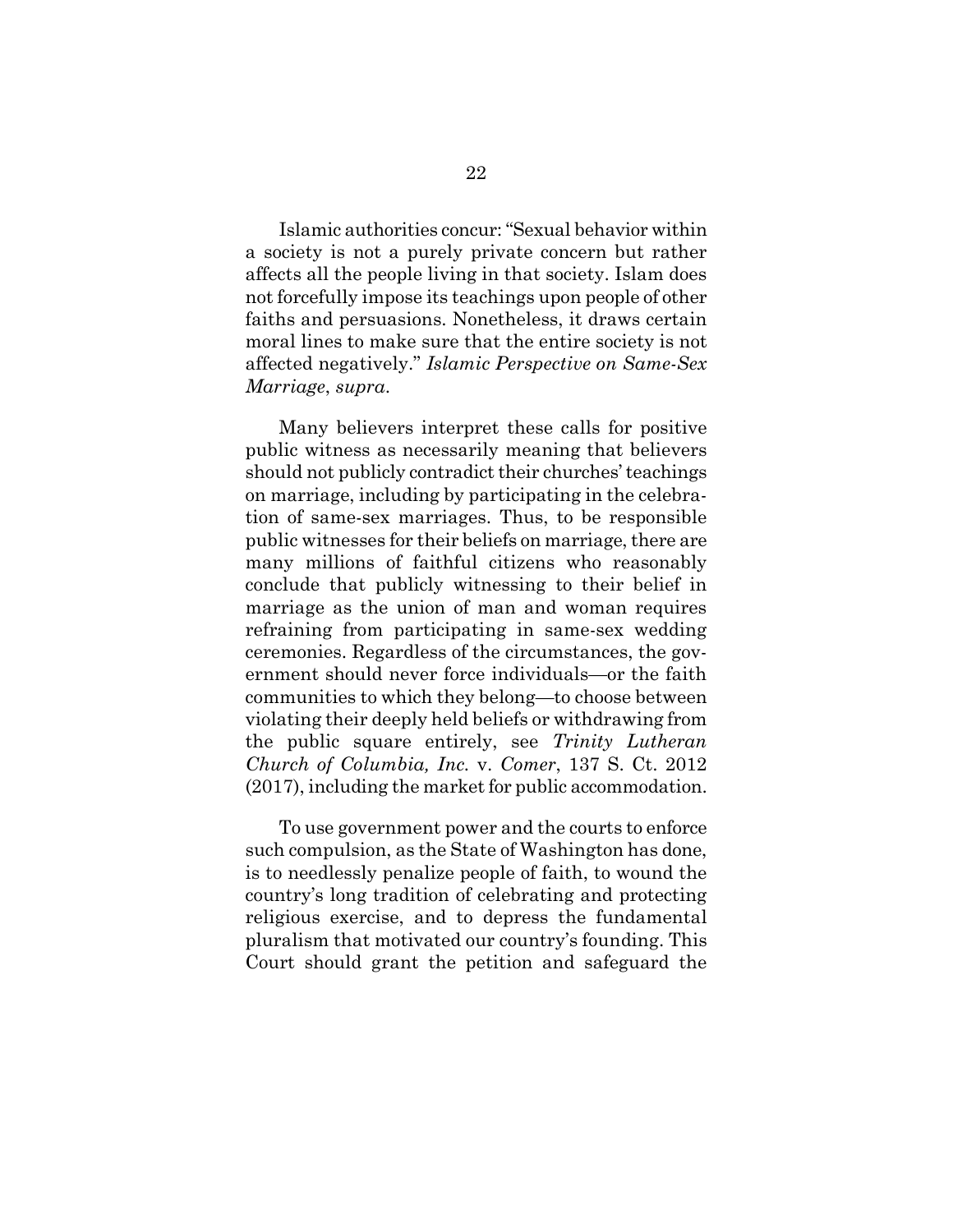right of all people to exercise their faith in the public square, including places of public accommodation.

### **II. This Court should grant the petition and reconsider the scope of** *Employment Division*  **v.** *Smith***.**

With that background, there are a multitude of ways this Court could affirm Barronelle's right to live out her faith beliefs in the business that she owns and operates. One way would be to grant the petition, resolve the circuit split regarding the standard that should apply when a government law regulates artistic expression, and hold that the Free Speech Clause protects Barronelle's constitutional right to be free from expressing the government's message. Pet. 17–32. Accord, *e.g.*, *Wooley* v. *Maynard*, 430 U.S. 705, 715 (1977) ("The First Amendment protects the right of individuals to hold a point of view different from the majority and to refuse to foster . . . an idea they find morally objectionable.").

A second way would be to grant the petition, resolve the circuit split regarding the hybrid-rights theory of the Free Exercise Clause, and hold that this theory likewise protects Barronelle from being coerced to express the government's message. Pet. 32–37.

The third—and perhaps most straightforward path would be for the Court to grant the petition and reconsider the scope of *Smith*, which various Justices of this Court have long criticized as overly restrictive of the free-exercise right. Pet. 35–36 (citations omitted). Such a reexamination is long overdue and essential to restore the original meaning of the Free Exercise Clause.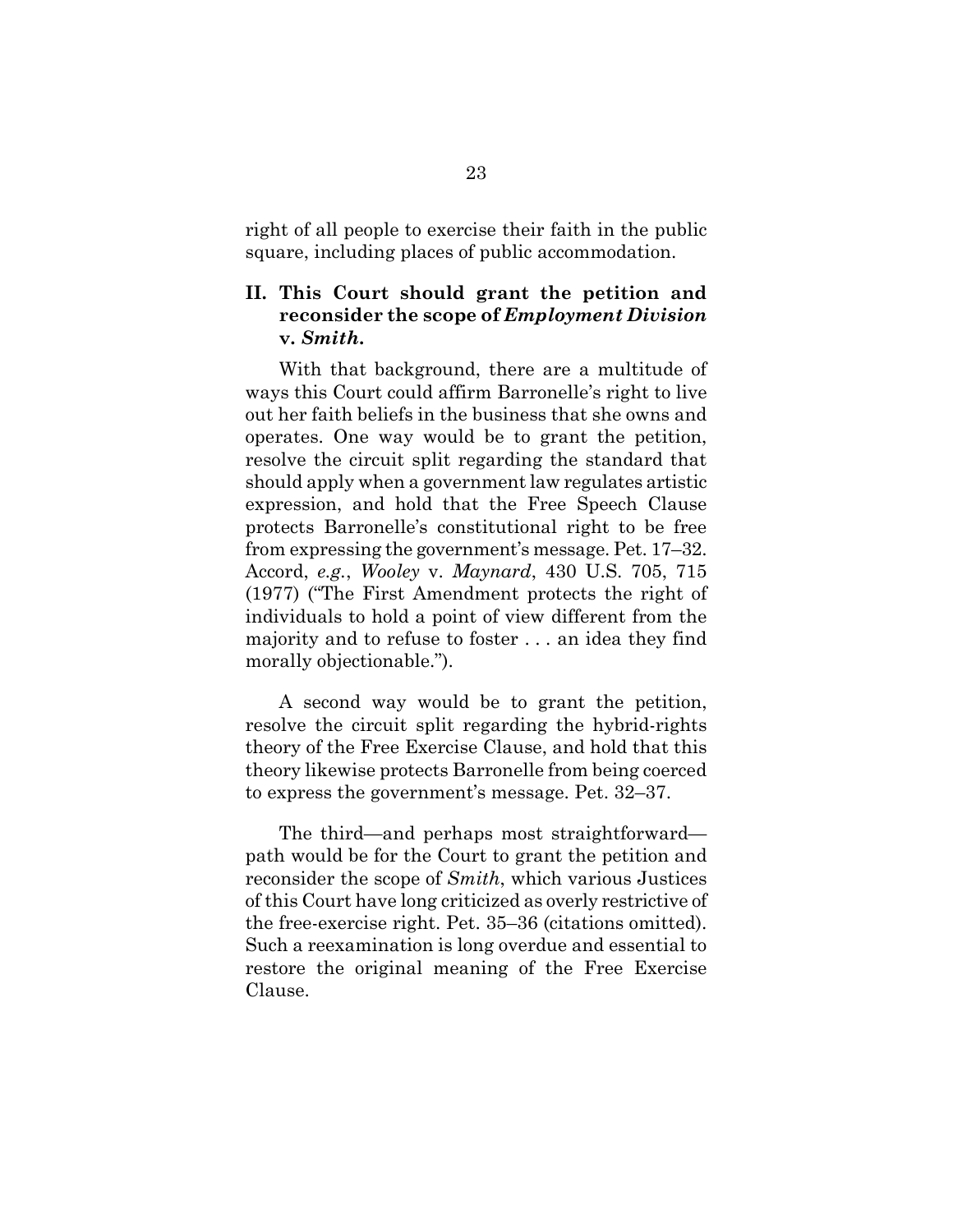*Smith* essentially holds that the Free Exercise Clause does *not* confer a freedom shielding religious believers from laws and regulations that impair the believers' ability to exercise their faith. Provided a law is facially neutral (and absent evidence that a law's object was to infringe on practices because of their religious motivation, see *Lukumi Babalu Aye, Inc.* v. *City of Hialeah*, 508 U.S. 520 (1993)), *Smith* says it is entirely acceptable for government to enact and enforce laws that restrict the exercise of any sincere religious conviction. In other words, according to *Smith*, the protection of the "free exercise" of "religion" is entirely illusory, because religious beliefs are no different than any other beliefs or preferences opposed to a government policy. Per *Smith*, the Free Exercise Clause is nothing more than a non-discrimination rule that bars the government from intentionally treating religion less favorably than other subjects. A neutral law that bans circumcision is constitutional, even if it interferes with the brit milah. Addressing an analogous argument (that the Free Exercise Clause provides no greater protection than general freedom of association), this Court recently found the position "untenable." *Hosanna-Tabor Evangelical Lutheran Church & School* v. *EEOC*, 132 S. Ct. 694, 706 (2012).

*Smith* also flies in the face of the First Amendment's text, which expressly singles out religion for special treatment. U.S. Const. amend I ("Congress shall make no law respecting an establishment of religion, or *prohibiting the free exercise thereof* . . . ." (emphasis added)). More important, the lower courts' interpretation of *Smith* renders the Free Exercise Clause a virtual nullity: absent evidence of animus,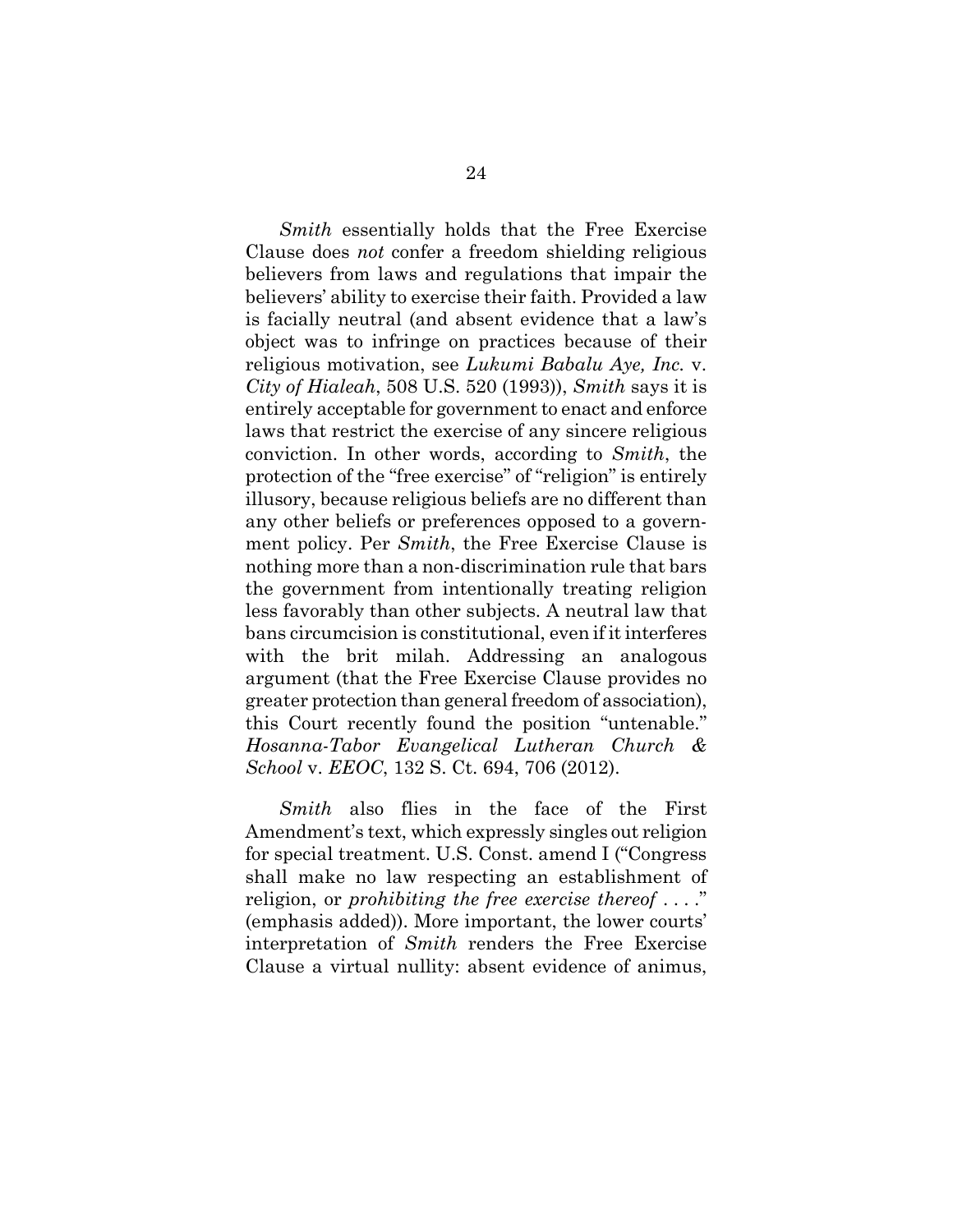targeting, or selective enforcement, the Constitution does not protect the exercise of religious beliefs.

Before *Smith*, laws that restricted an individual's exercise of her religious beliefs were governed by the two-part test articulated in *Sherbert* v. *Verner*, 374 U.S. 398 (1963). *Sherbert* involved a Seventh-Day Adventist who had been discharged from her job because she would not work on Saturday, the Sabbath Day of her faith. *Id.* at 399. When the plaintiff applied for unemployment benefits, South Carolina denied them under the South Carolina Unemployment Act because her refusal to work on Saturday disqualified her as a worker who failed to accept suitable work when offered by the employer. *Id.* at 400–01. This Court held that the denial violated the Free Exercise Clause because, though facially neutral, the law substantially burdened the plaintiff's free exercise of her religion and did not satisfy strict scrutiny. *Id.* at 404–06.

By applying strict scrutiny to the plaintiff's Free Exercise claim, the Court in *Sherbert* recognized that the First Amendment does more than enforce a nondiscrimination principle. The Court correctly acknowledged that the Free Exercise Clause is a substantive defense to a neutral state law, a defense that may not prevail in every circumstance, but one that does provide an exemption in some cases, to ostensibly neutral rules.

Nearly 30 years after *Smith*, the right to freedom of religious exercise is being trampled by state and local governments in cases like Barronelle's. And due to the implications of *Smith*, the broader the government reach into private affairs, the smaller the space